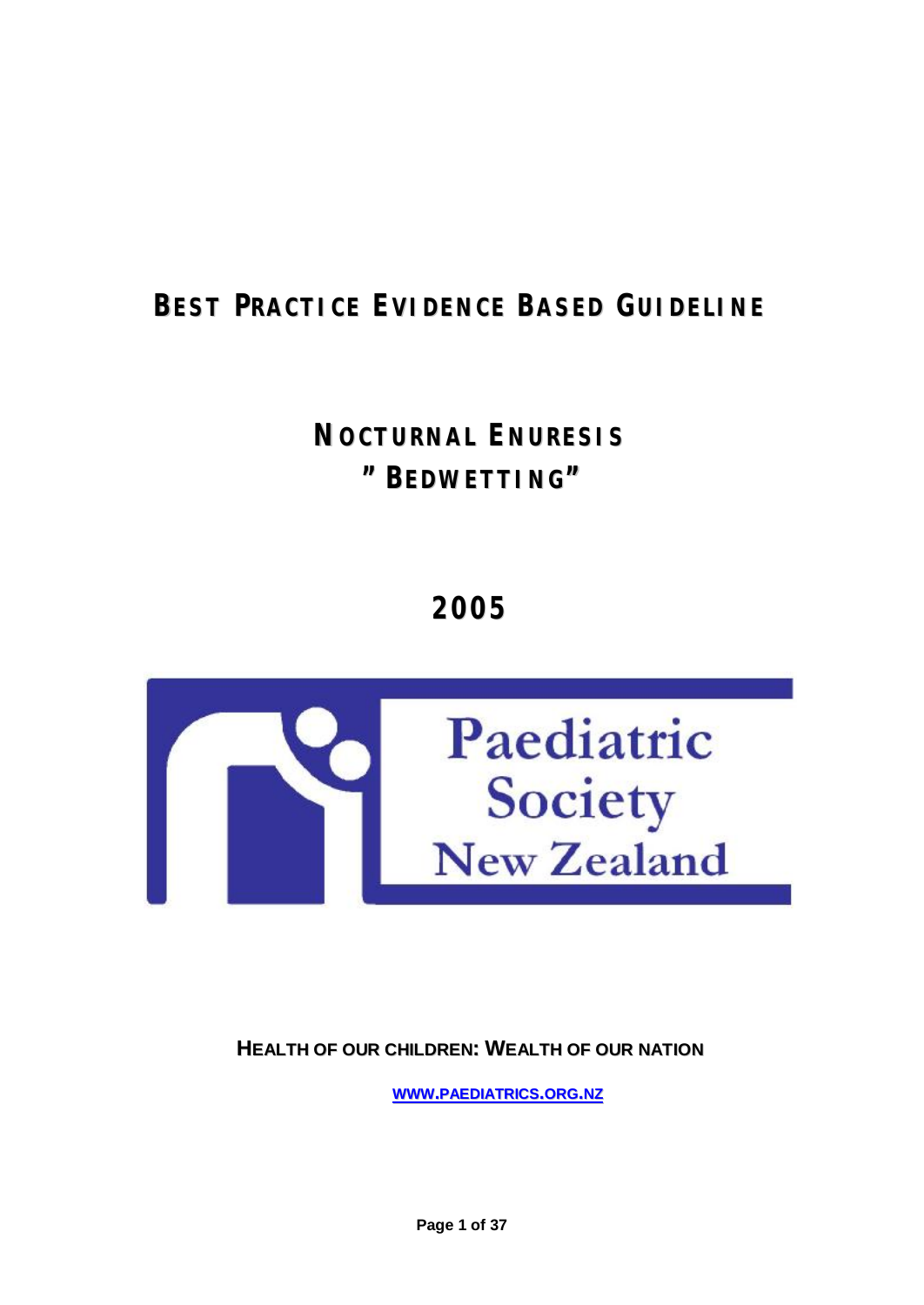#### **STATEMENT OF INTENT**

*Clinical guidelines are produced to assist health professionals and consumers make decisions about health care in specific clinical circumstances. Research has shown that if properly developed, communicated and implemented, guidelines can improve care. While guidelines represent a statement of best practice based on the latest available evidence (at the time of publishing), they are not intended to replace the health professional's judgment in each individual case.* 

## **COPYRIGHT AND ADAPTATION OF GUIDELINE**

*The Paediatric Society of New Zealand encourages free exchange and sharing of evidence and guidelines, and the adaptation of the guidelines for local conditions. However, please note that guidelines are subject to copyright.* 

*This guideline may be copied but acknowledgement must be given to the Paediatric Society of New Zealand. [psnz@paradise.net.nz](mailto:psnz@paradise.net.nz)*

*Where guidelines are modified for local circumstances, significant departures from these national guidelines must be detailed with reasons for the departure. The Paediatric Society Guidelines group cannot be held responsible for such changes.* 

PO Box 22 234 **Wellington** Phone: 64-4-976 4827 Facsimile: 64-4-938 4827 Email: [psnz@paradise.net.nz](mailto:psnz@paradise.net.nz) Website: [www.paediatrics.org.nz](http://www.paediatrics.org.nz) click on Draft Guidelines*: Enuresis*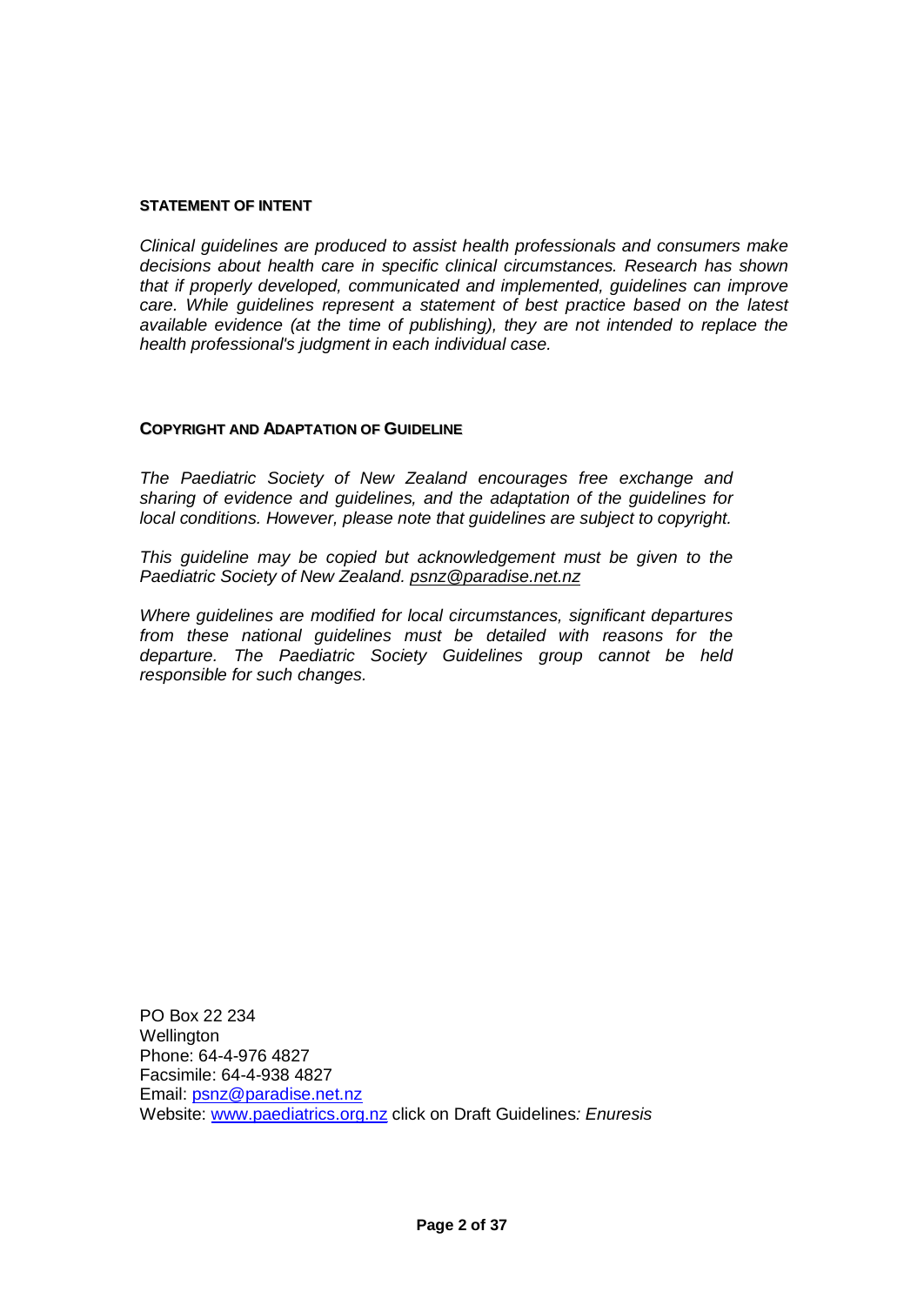| MONOSYMPTOMATIC NOCTURNAL ENURESIS (MNE) - Bedwetting13 |     |
|---------------------------------------------------------|-----|
|                                                         |     |
|                                                         |     |
|                                                         |     |
|                                                         |     |
|                                                         |     |
|                                                         |     |
|                                                         |     |
|                                                         |     |
|                                                         |     |
|                                                         |     |
|                                                         |     |
|                                                         |     |
| General issues.                                         | .22 |
|                                                         |     |
|                                                         |     |
|                                                         |     |
|                                                         |     |
|                                                         |     |
|                                                         |     |
|                                                         |     |
|                                                         |     |
|                                                         |     |
|                                                         |     |
|                                                         |     |
|                                                         |     |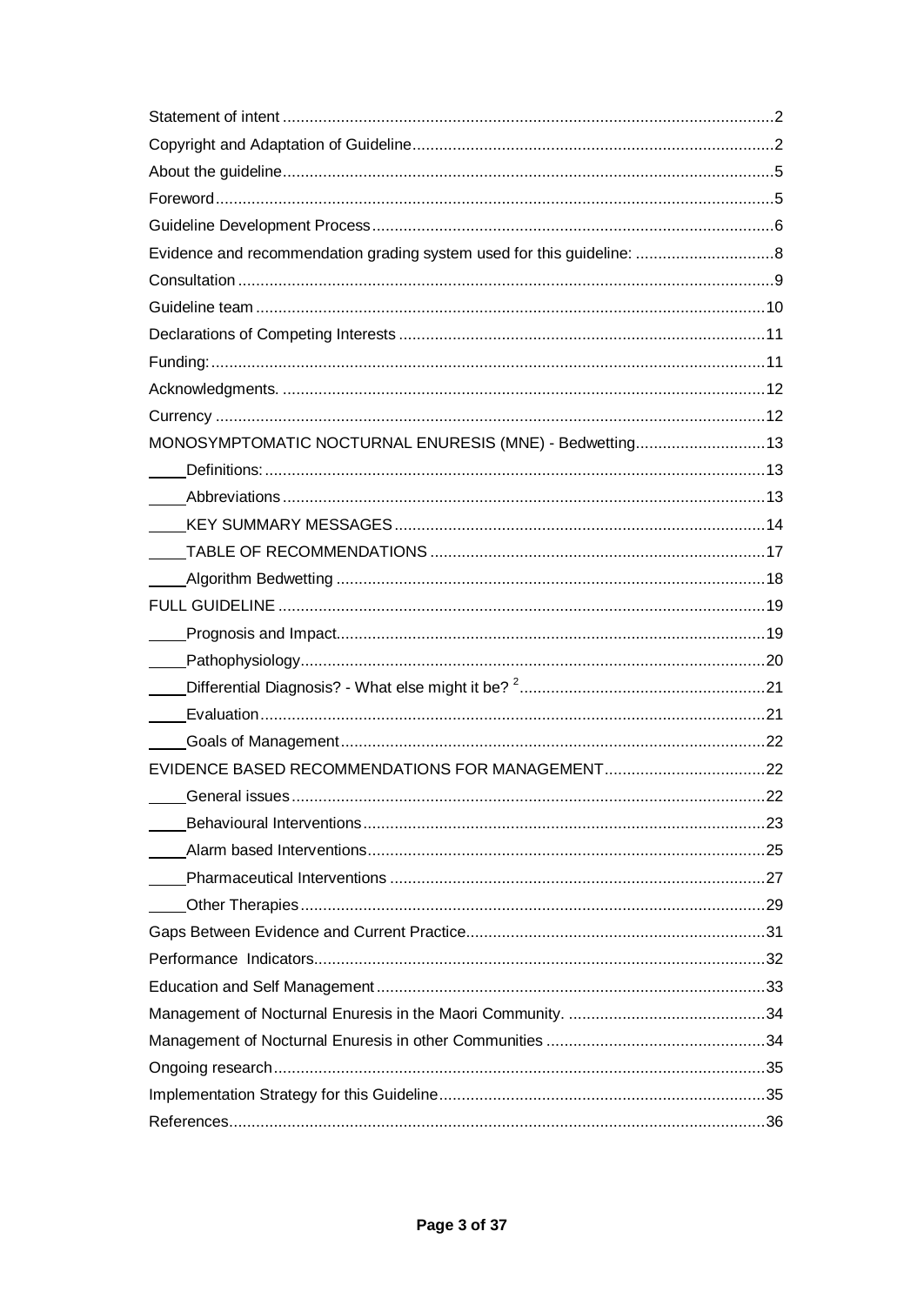#### **PURPOSE OF THE GUIDELINE**

This guideline addresses the assessment, diagnosis and management of uncomplicated nocturnal enuresis in children over seven years inclusive.

The guideline summarises the latest international literature and combines this with New Zealand expertise. The purpose is to assist informed decision making by parents/caregivers and their health care providers in order to improve the health outcomes for children and young people with enuresis.

Similar principles may apply to adults who are still bedwetting, but the issues for adults are not specifically addressed.

This guideline does not address other forms of incontinence such as daytime wetting or children with organic pathology.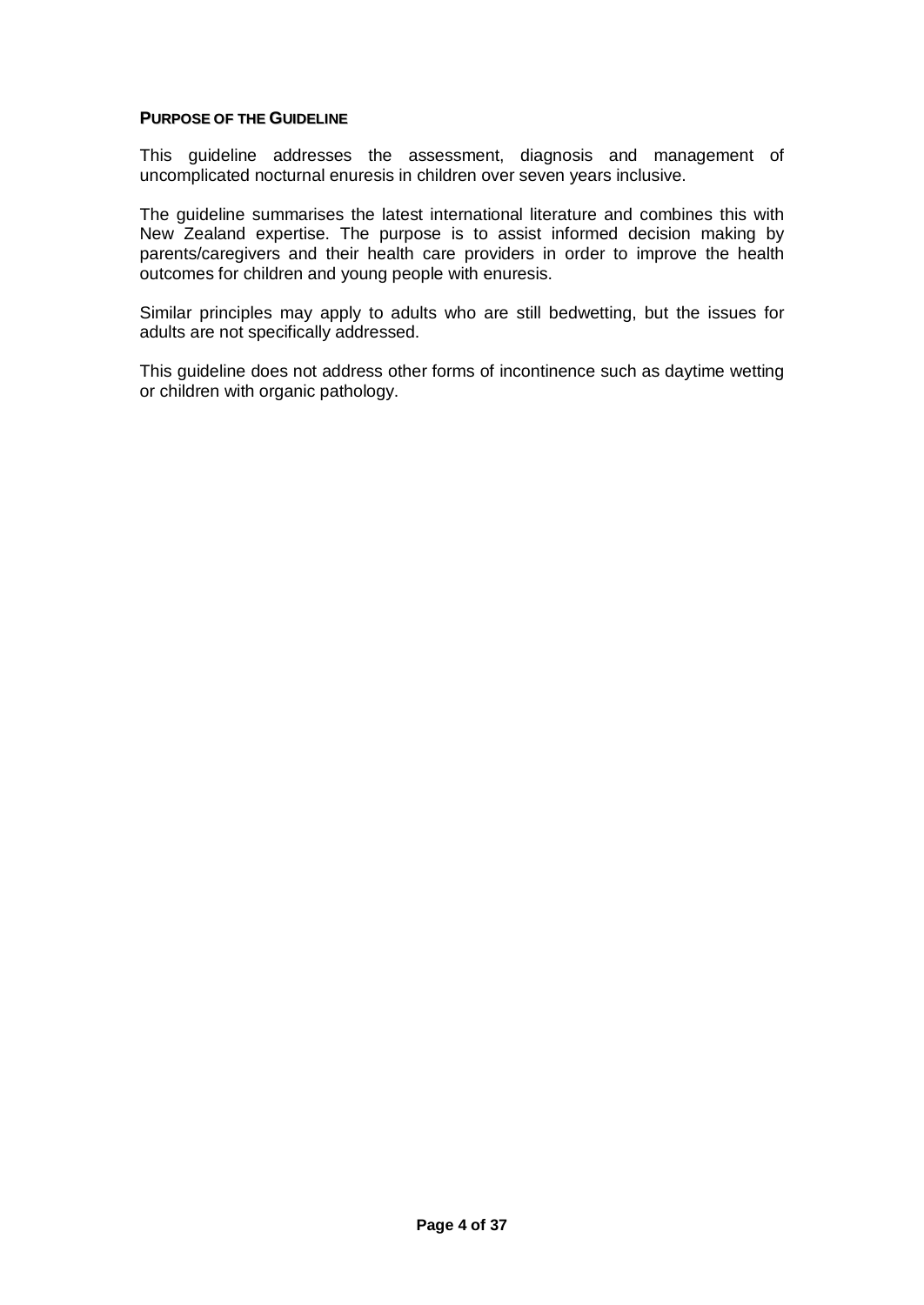# **ABOUT THE GUIDELINE**

# **FOREWORD**

The Paediatric Society of New Zealand Inc (PSNZ) is a not-for-profit charitable organisation. It was founded in 1947 in recognition of the special developmental and health needs of children. Until 2000 it remained largely a professional support organisation for paediatricians. In 2000 it moved to become a multidisciplinary organisation in recognition of the crucial role played by all groups of child health professionals in achieving its mission. PSNZ is committed to improving the health of children and young people. As a multi-disciplinary Society we are able to develop and influence pathways for improvement.

## *"HEALTH OF OUR CHILDREN: WEALTH OF OUR NATION."*

*The PSNZ is a national organisation working to:* 

- **Ÿ** be consistent with the UN Convention on the Rights of the Child
- **Ÿ** advocate for the health, well-being and social environment of children and young people
- **Ÿ** plan for the development of all aspects of health care for children and young people and consider how services inter-link with each other
- **Ÿ** promote quality health care and disease prevention initiatives for children and young people
- **Ÿ** establish standards, guidelines and position statements
- **Ÿ** provide and publish information for health care professionals and the public on matters that concern the health and welfare of children and young people.

#### **ENDORSEMENTS**

Endorsements for the guideline were received from:





**College of General Practitioners**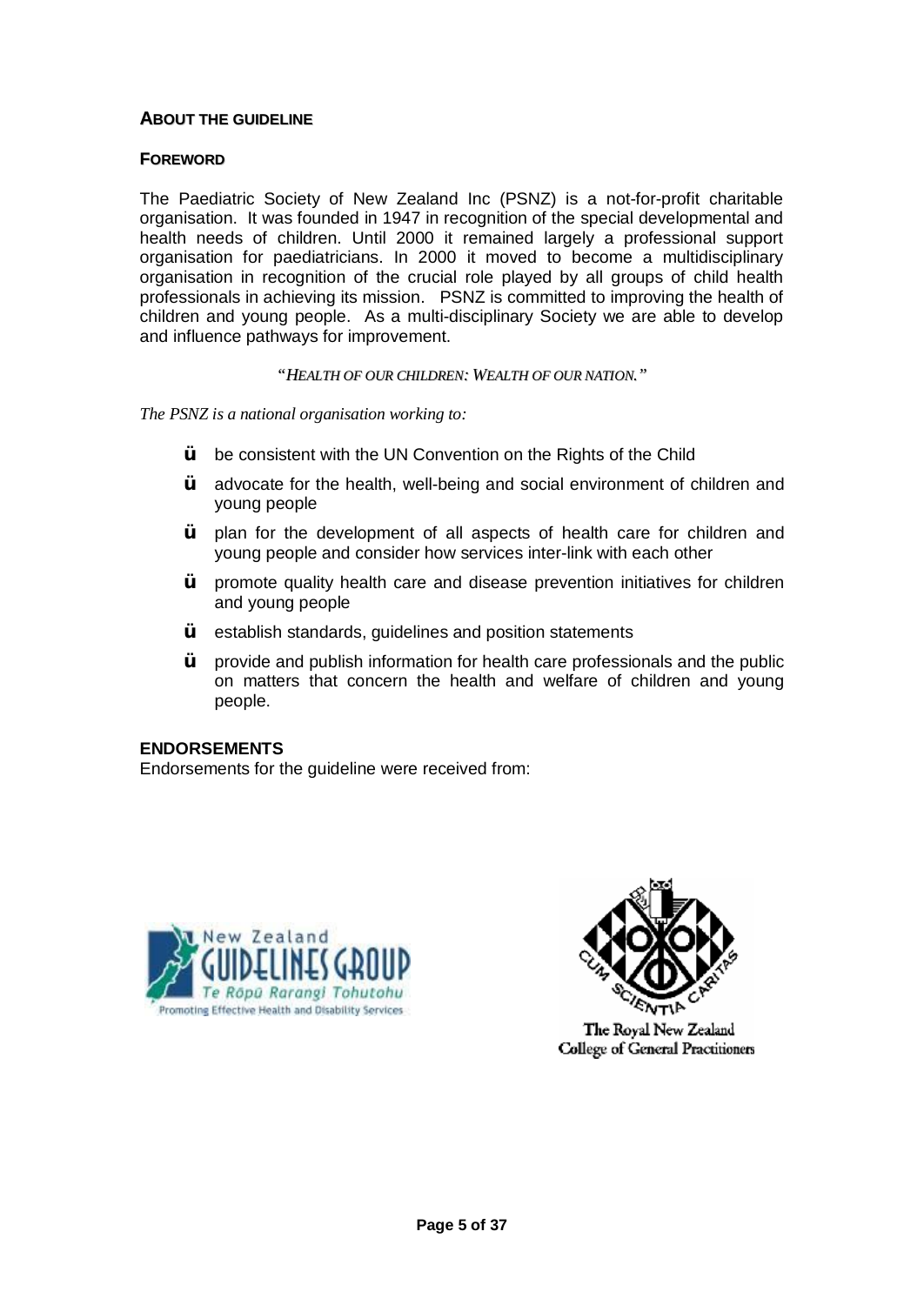## **GUIDELINE DEVELOPMENT PROCESS**

In 2001 the PSNZ received a contract from the Ministry of Health requiring various outputs including the development of evidence based guidelines for common conditions. The Society undertook an internal prioritisation process and the guideline for the management of enuresis was identified as one of the five to be developed.

A multidisciplinary group of professionals and consumers was convened to develop the quideline.

The guideline development team identified the clinical questions and strategies for a systematic search and inclusion criteria for studies relating to the following:

- 1. diagnosis of nocturnal enuresis
- 2. education and patient self management
- 3. non pharmaceutical strategies
- 4. pharmaceutical therapies

A systematic review of the literature published on nocturnal enuresis was undertaken in 2004 by the New Zealand Health Technology Assessment Group (NZHTA) and by members of the working group. *Recommendations were based on evidence available from randomized controlled trials (RCT) and systematic reviews. Where there was a lack of evidence from the high quality quantitative and qualitative studies, recommendations were based on the best available evidence or expert opinion.* 

The guideline group concentrated on contemporary high quality systematic reviews and comparable guidelines, referring to specific studies as required.

The systematic reviews are of high quality but individual trials were usually small and of poor quality. Small numbers, lack of controls, selection bias, and lack of long term follow up was the norm rather than the exception.

Recent high quality comprehensive systematic reviews from the Cochrane Database provided an excellent foundation for evidence based management. These included:

Glazener, C.M.A. Evans JHC Peto RE (last update 2003) Simple behavioural and physical interventions for nocturnal enuresis in children (Cochrane Review). The Cochrane Database of Systematic Reviews. The Cochrane Library volume (1) 2004.

Glazener, C.M.A. Evans JHC Peto RE (last update 2003) Complex behavioural and educational interventions for nocturnal enuresis in children (Cochrane Review). The Cochrane Database of Systematic Reviews. The Cochrane Library volume (1) 2004.

Glazener, C.M.A. Evans JHC Peto RE (last update 2003) Alarm interventions for nocturnal enuresis in children (Cochrane Review). The Cochrane Database of Systematic Reviews. The Cochrane Library volume (1) 2004.

Glazener, C.M.A. Evans JHC Peto RE (last update 2003) Desmopressin for nocturnal enuresis in children (Cochrane Review). The Cochrane Database of Systematic Reviews. The Cochrane Library volume (1) 2004.

Glazener, C.M.A. Evans JHC Peto RE (last update 2003) Tricyclic and related drugs for nocturnal enuresis in children (Cochrane Review). The Cochrane Database of Systematic Reviews. The Cochrane Library volume (1) 2004.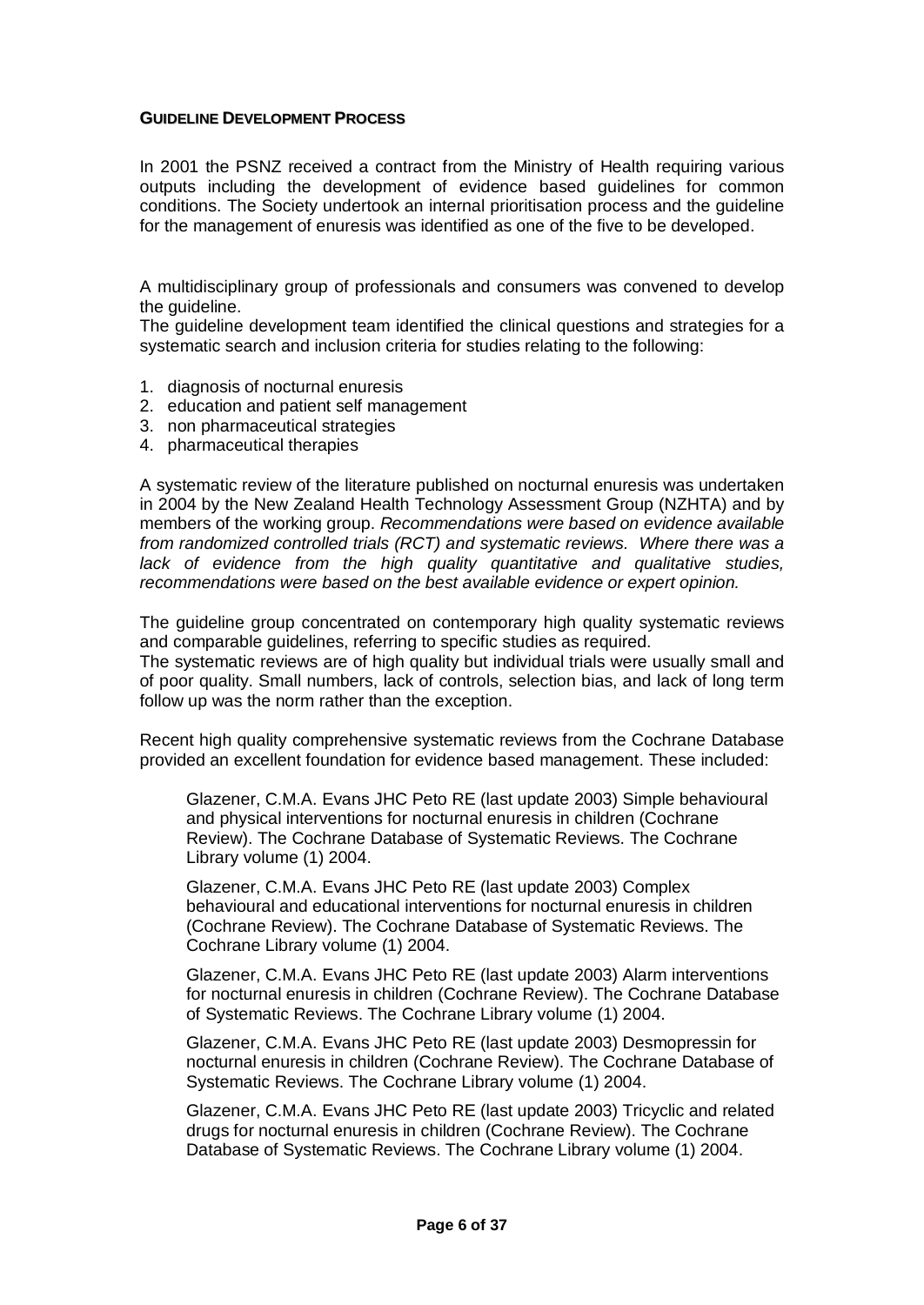Glazener, C.M.A. Evans JHC Peto RE (last update 2003) Drugs for nocturnal enuresis in children (other than desmopressin and tricyclics)(Cochrane Review). (Cochrane Review). The Cochrane Database of Systematic Reviews. The Cochrane Library volume (1) 2004.

Glazener, C.M.A. Evans JHC Cheuk DKL Complementary and miscellaneous interventions for nocturnal enuresis in Children. (Cochrane Review). The Cochrane Database of Systematic Reviews 2005, issue 2. Art. No.:CD005230. DOI: 10.1002/14651858.CD005230.

Recent reviews and guidelines were appraised for quality and process using the AGREE instrument. These selected guidelines reviewed literature published between 2001 and 2004.

Hjalmas, K.; Arnnold, T.; Bower, W.; Caione, P.; Chiozza, L. M.; von Gontard, A.; Han, S. W.; Husman, D. A.; Kawauchi, A.; Lackgren, G.; Lottmann, H.; Mark, S.; Rittig, S.; Robson, L.; Walle, J. Vande; Yeung, C. K. Nocturnal Enuresis: an international evidence based management strategy [Review Article] Journal of Urology, June 2004;171(6, Part 2 of 2): 2545-2561

Fritz G, Rockney R, Bernet W, Arnold V, Beitchman J, Benson RS, Bukstein O, Kinlan J, McClellan J, Rue D, Shaw JA, Stock S, Kroeger Ptakowski K; Work Group on Quality Issues; AACAP. Practice parameter for the assessment and treatment of children and adolescents with enuresis. J Am Acad Child Adolesc Psychiatry. 2004 Dec;43(12):1540-50. Review

Glazener, C.M.A. Evans JHC Peto RE Treating nocturnal enuresis in children. Effective Health Care Bulletin, Universtiy of York. Vol 8 (2) 2003 ISSN: 0965- 0288 <http://www.york.ac.uk/inst/crd/ehc82.pdf>

Lyth N, Bosson S Nocturnal enuresis. Clin Evid 2004;12:508–517. <http://www.clinicalevidence.org/ceweb/conditions/chd/0305/0305.jsp> Search date February 2003

Yeung CK Nocturnal enuresis (bedwetting) Current Opinion in Urology 2003, 13:337–343

Prodigy guidance on enuresis National Health Service (NHS) UK. <http://www.prodigy.nhs.uk/guidance.asp?gt=Enuresis> - nocturnal Issued Sep 2004. Last revision August 2002.

Evans JHC Evidence based paediatrics: Evidence based management of nocturnal enuresis. BMJ 2001;323:17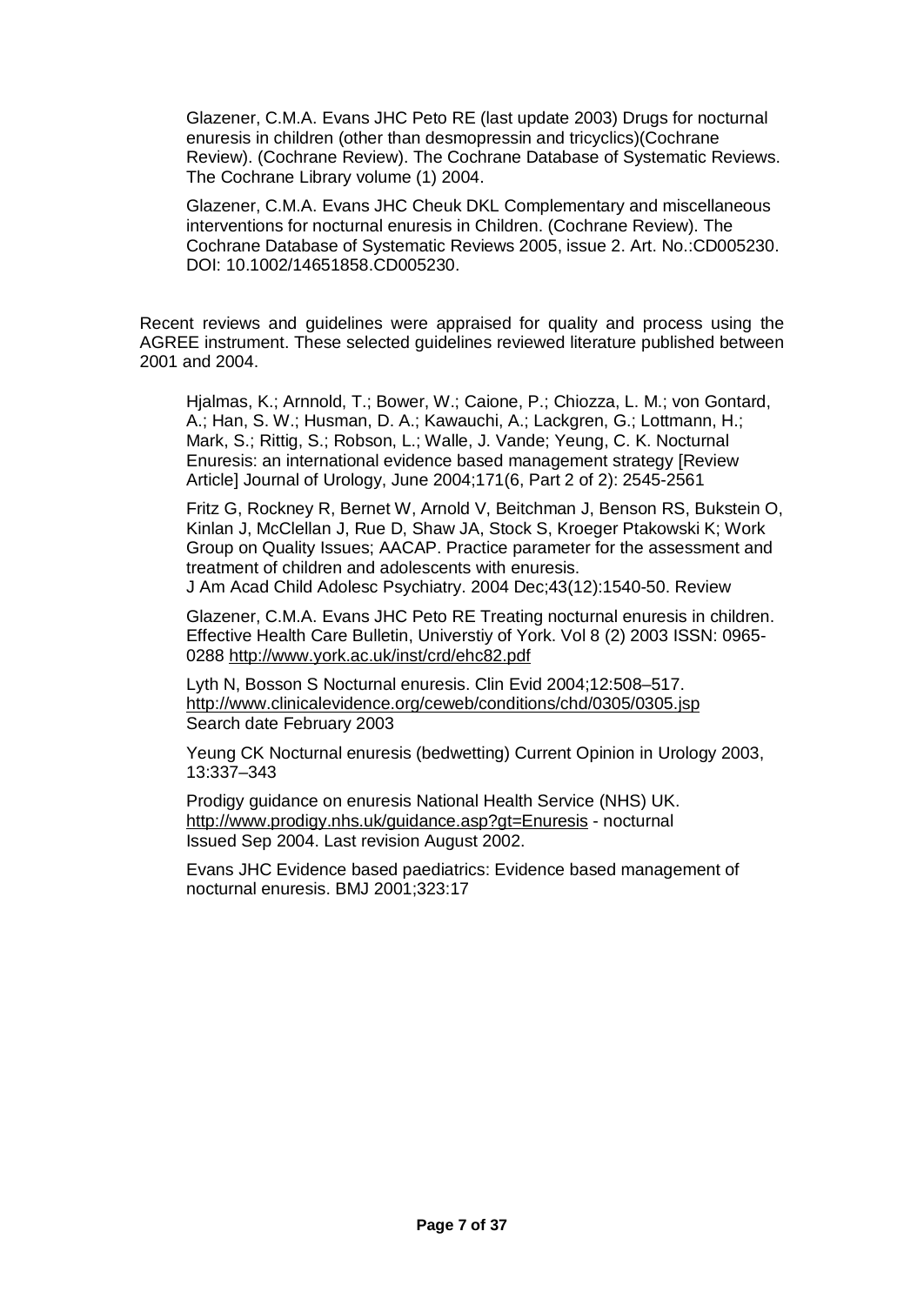## **EVIDENCE AND RECOMMENDATION GRADING SYSTEM USED FOR THIS GUIDELINE:**

The **Scottish Intercollegiate Guidelines Network (SIGN)**. The SIGN Grading System for Recommendations in Evidence-Based Clinical Guidelines is a revised version of the system developed by the US Agency for Health Care Policy and Research (AHCPR). More information on this grading system can be found at [www.sign.ac.uk](http://www.sign.ac.uk)

|         | <b>SIGN LEVELS OF EVIDENCE</b>                                                                                                                              |
|---------|-------------------------------------------------------------------------------------------------------------------------------------------------------------|
| $1 + +$ | High quality meta-analyses, systematic reviews of RCTs, or RCTs with a<br>very low risk of bias                                                             |
| $1+$    | Well conducted meta-analyses, systematic reviews of RCTs, or RCTs with a<br>low risk of bias                                                                |
| $1 -$   | Meta-analyses, systematic reviews of RCTs, or RCTs with a high risk of bias                                                                                 |
|         | High quality systematic reviews of case-control or cohort Studies                                                                                           |
| $2 + +$ | High quality case-control or cohort studies with a very low risk of confounding, bias,<br>or chance and a high probability that the relationship is causal  |
| $2+$    | Well conducted case control or cohort studies with a low risk of confounding, bias,<br>or chance and a moderate probability that the relationship is causal |
| $2 -$   | Case control or cohort studies with a high risk of confounding or bias and a<br>significant risk that the relationship is not causal                        |
| 3       | Non-analytic studies, e.g. case reports, case series                                                                                                        |
| 4       | Expert opinion                                                                                                                                              |

| <b>SIGN GRADES OF RECOMMENDATION</b>                                                                                                                                                                                                                                                                                                      |
|-------------------------------------------------------------------------------------------------------------------------------------------------------------------------------------------------------------------------------------------------------------------------------------------------------------------------------------------|
| At least one meta analysis, systematic review, or RCT rated as $1 + +$ , and<br>directly applicable to the target population; OR<br>A systematic review of RCTs or a body of evidence consisting principally of<br>studies rated as 1+, directly applicable to the target population, and<br>demonstrating overall consistency of results |
| A body of evidence including studies rated as $2++$ , directly applicable to the<br>target population, and demonstrating overall consistency of results; OR<br>Extrapolated evidence from studies rated as 1++ or 1+                                                                                                                      |
| A body of evidence including studies rated as $2 +$ , directly applicable to the<br>target population and demonstrating overall consistency of results; OR<br>Extrapolated evidence from studies rated as 2++                                                                                                                             |
| Evidence level 3 or 4: or<br>Extrapolated evidence from studies rated at 2+                                                                                                                                                                                                                                                               |

|             | <b>GOOD PRACTICE POINTS </b>                                                                     |  |  |  |  |  |
|-------------|--------------------------------------------------------------------------------------------------|--|--|--|--|--|
| $\mathbf R$ | Recommended best Practice based on the clinical experience of the<br>guideline development group |  |  |  |  |  |

The authors responsible for drafting each section of the guideline graded the evidence for each individual section. The whole group carefully reviewed the summary of conclusions and recommendations and any disagreements were resolved by consensus. The guideline was collated and edited by the project manager.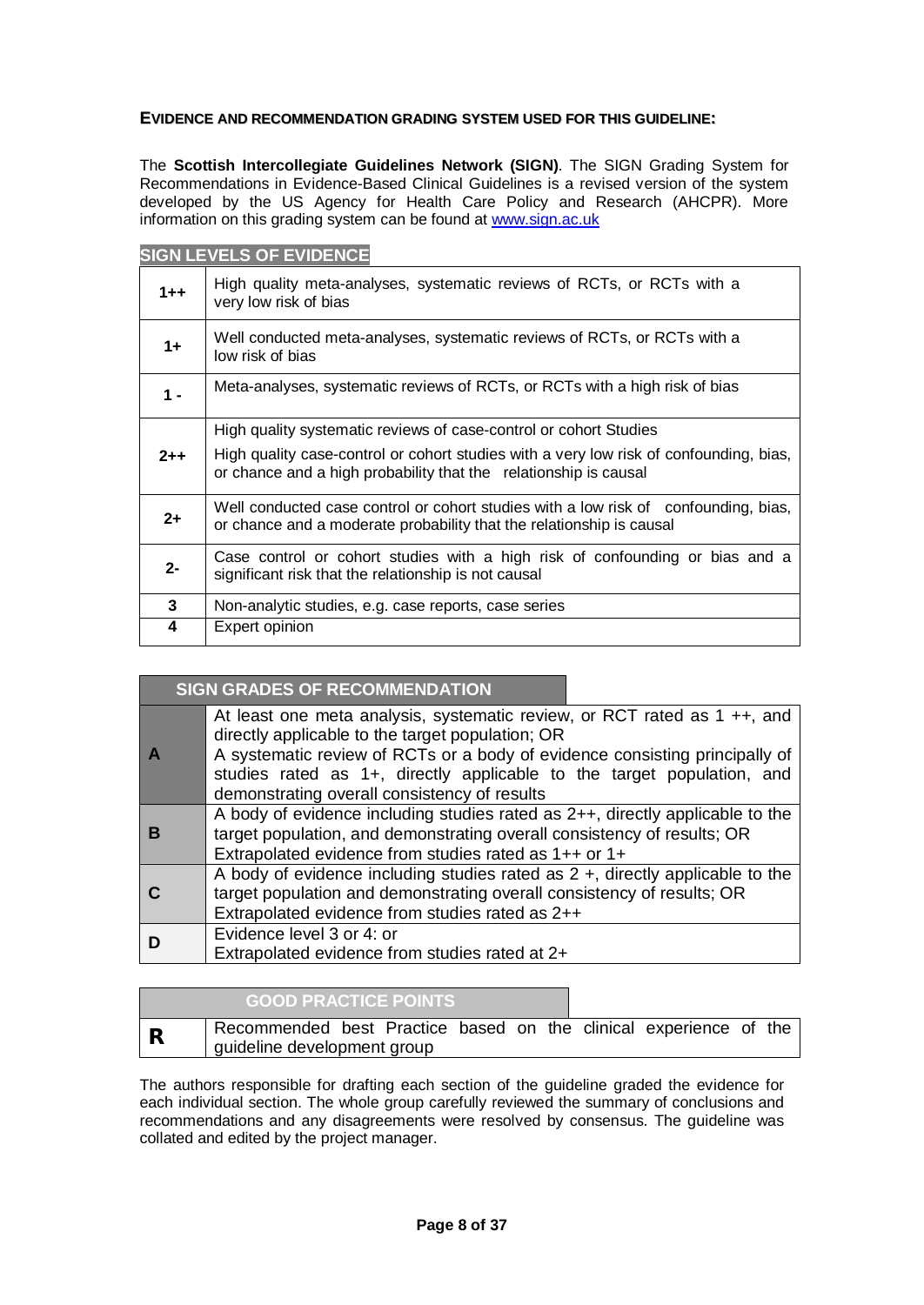# **CONSULTATION**

A draft guideline was circulated to more than 60 organisations and individuals, and to all members of the Paediatric Society. It was made available on: [www.paediatrics.org.nz.](http://www.paediatrics.org.nz)

Comments were received from:

| Beavis Jacqui               | Paediatric Pharmacist Standing Committee                         |
|-----------------------------|------------------------------------------------------------------|
| Bhawan Sandy                | Competence Policy Advisor Pharmacy Council of New Zealand        |
| <b>Bigsby Marg</b>          | Southern Clinical Advisor Plunket                                |
| <b>Boyes Sarah</b>          | Service Manager Maternal and Child Health Hutt DHB               |
| Bowkett Mr Brendon          | Paediatric Surgeon, Wellington                                   |
| Brown Dr Jeff               | Clinical Director Child Health Services Midcentral Health        |
| <b>Clarke Chris</b>         | <b>CEO Hawkes Bay DHB</b>                                        |
| Cook Dr Rob                 | NZ Guidelines Group                                              |
| Duncanson Dr Mavis          | Policy & Research Analyst Office of the Children's Commissioner  |
| Farquhar Dr Cindy           | NZ Guidelines Group                                              |
| Galloway Euan               | Chief Pharmacist Advisor Pharmaceutical Society of New Zealand   |
| Goldsmith Dr John           | Paediatrician Waikato DHB                                        |
| Manager                     | Maunu Children's Health Camp                                     |
| Manager                     | Te Kainga Whaiora Children's Health Camp                         |
| Manager                     | Prince of Wales Children's Health Camp                           |
| Manager                     | Glenelg Children's Health Camp                                   |
| Manager                     | Roxburgh Children's Health Camp                                  |
| Musa Memo                   | CEO Whanganui DHB                                                |
| Pringle Mr Kevin            | Paediatric Surgeon, Wellington                                   |
| <b>Public Health Nurses</b> | Auckland                                                         |
| Smith Robyn                 | National Services Coordinator Parent to Parent New Zealand       |
| Stanley Dr Tosh             | Senior Lecturer in Paediatrics Wellington School of Medicine     |
| Steele Adrienne             | Chief Executive New Zealand Rural General Practice Network       |
| <b>Stenson Andrew</b>       | Policy Manager, RNZCGP                                           |
| Southey Kimi                | (Ngati Porou), Comm Psych PG Dip (pending) Kaiarihi, Waikato DHB |
| Tuohy Dr Pat                | Chief Child Health Advisor Ministry of Health                    |
| Vogel Dr Alison             | <b>Community Paediatrician Kidz First</b>                        |
| Wigg Prof Neil              | President Paeds and Child Health Division RACP                   |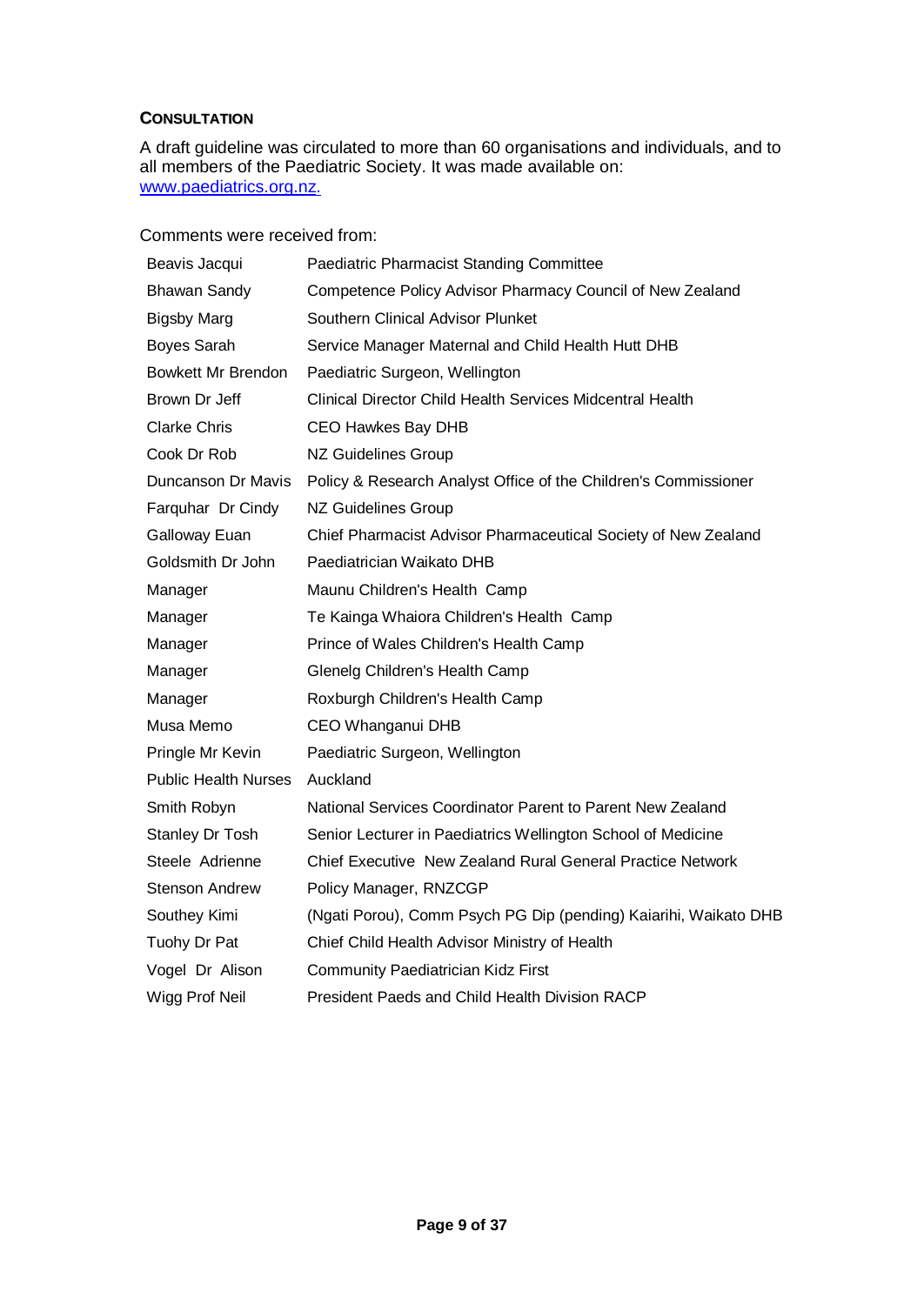#### **GUIDELINE TEAM**

**Bobby Tsang (Chair)**  Community Paediatrician Waitemata District Health Board

**Chris McAlpine**  NZ College of Clinical Psychologists

**Jill Brown**  Physiotherapist Urotherapy Services Hamilton

**Patrick Ball**  Associate Professor of Clinical Pharmacology University of Auckland

**Kristina Dickens**  Enuresis Counsellor Bedwetting Solutions Auckland

**David Graham**  Community Paediatrician Waikato District Health Board

#### **Glenn Colquhoun**

General Practitioner Te Runanga o Raukawa Royal New Zealand College of General **Practitioners** 

**Stephen Mark**  Paediatric Urologist Canterbury District Health Board

**Shirley Reid**  New Zealand Nurses Organisation: Public Health Nurse Nelson

**Karen Lane** 

Primary School Teacher and Parent Representative

#### **Shaun McKenzie-Pollock (For part)**

General Practitioner Nelson Royal New Zealand College of General Practitioners

**Rex Brown** 

Royal New Zealand College of General Practitioners

#### **Pat Boulton**

Medical Officer – Community Children's' Continence Clinic Taranaki District Health Board

**Pene Frost**  Children's Health Camps

**Kiki Moate**  Paediatric Surgeon. Pacific Island Representative

**George Taipari**  Kaumatua Te Puna Whaiora

**Veronica Casey**  CEO Paediatric Society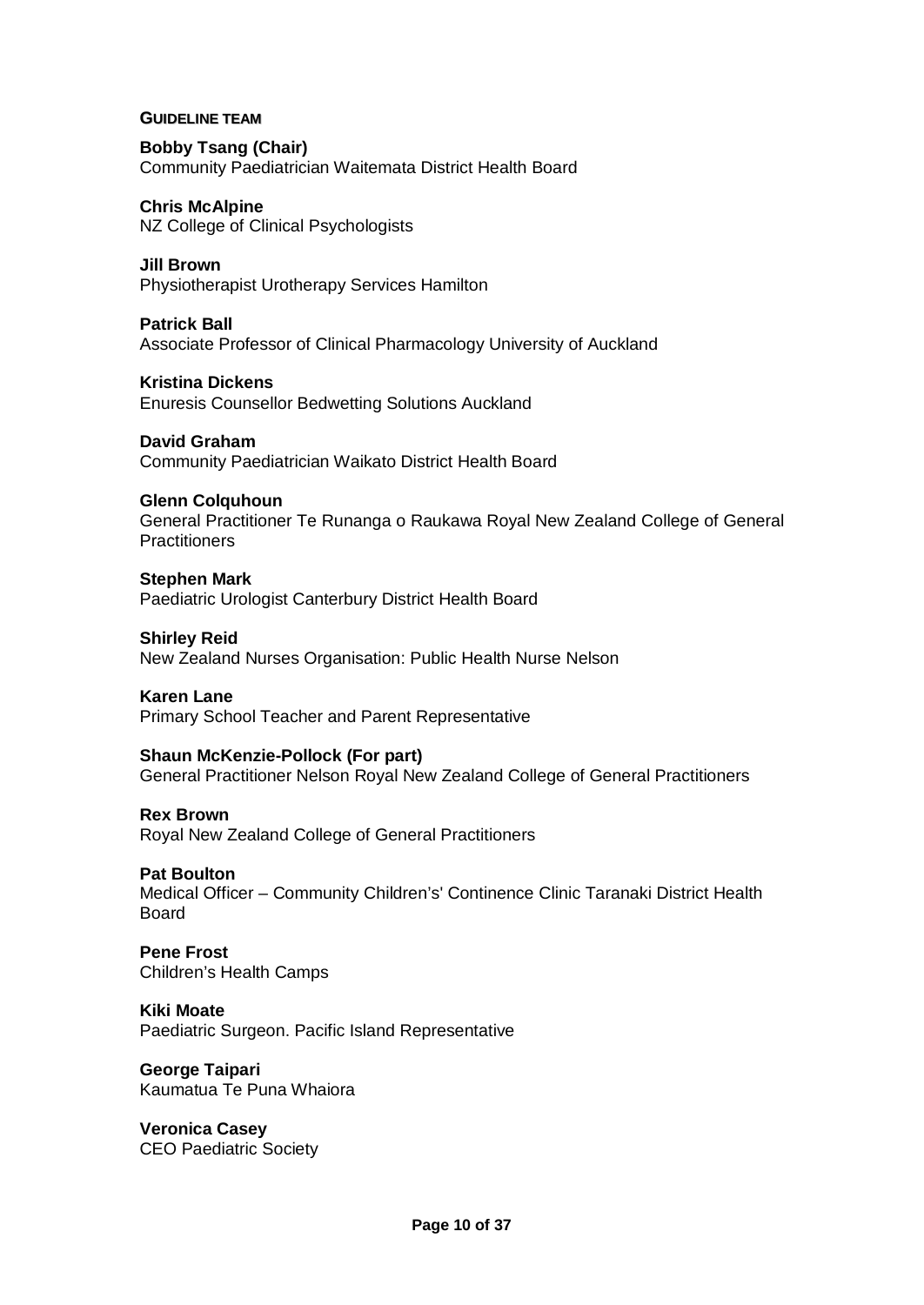# **DECLARATIONS OF COMPETING INTERESTS**

| Karen Lane              | Member of KEEA Committee                                                                                                                                                                        |
|-------------------------|-------------------------------------------------------------------------------------------------------------------------------------------------------------------------------------------------|
| <b>Shirley Reid</b>     | Reimbursement for attending a symposium including travel<br>support and sponsorship Presentation of KEEA at NZCA<br>Education day Nov 2002. Reimbursement of travel and<br>accommodation costs. |
|                         | Funding for research. August 2003 received \$500.00 Nerf<br>Grant (Nursing Education Research Grant) to set up a<br>database of where the bed alarms are around New Zealand.                    |
|                         | Funding for publication. Answered questions on health page<br>for Little Treasures and "about kids" magazines. Small<br>payment for these.                                                      |
| <b>Rex Brown</b>        | <b>Bedwetting Solutions Shareholder/Director</b><br>Drop Stop Alarms: design and construction of alarms for<br>treatment of nocturnal enuresis                                                  |
| <b>Kristina Dickens</b> | <b>Bedwetting Solutions Self employed</b><br><b>Bedwetting Solutions Shareholder</b>                                                                                                            |

#### **FUNDING:**

This guideline was developed by the Paediatric Society of New Zealand and funded through its contract with the Ministry of Health. We are grateful to Ferring Pharmaceuticals for their financial support for expenses related to the guideline development. In provision of this support Ferring Pharmaceuticals took no part in meetings, were not privy to any information in the process of the development of the guideline and received no minutes or drafts of the guideline. The guideline group was at all times independent of any influence of Ferring Pharmaceuticals. The guideline remains editorially unbiased.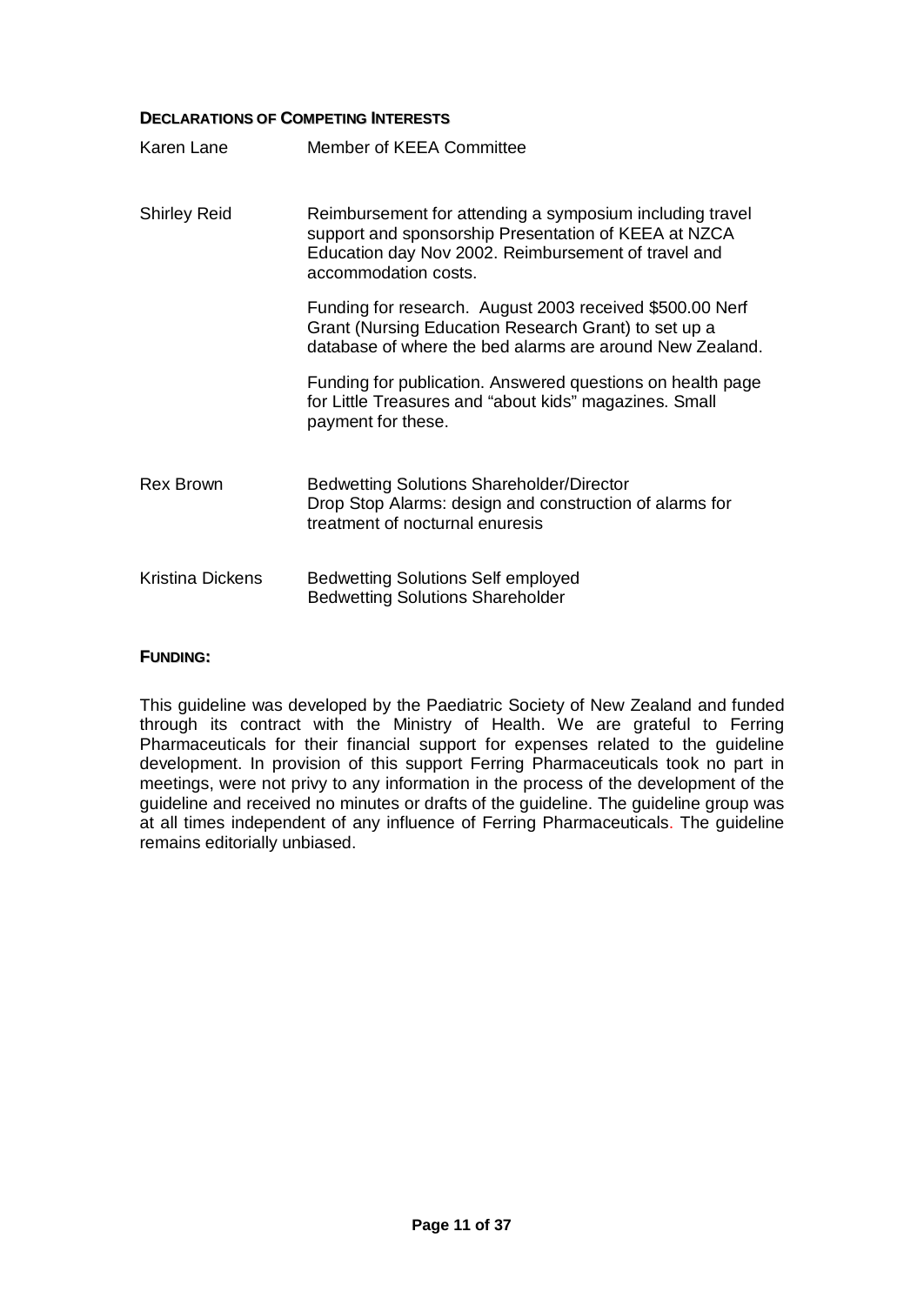## **ACKNOWLEDGMENTS.**

We are very grateful to all members of the Guideline Development Team for their contributions.

The guideline team thanks Susan Bidwell of NZHTA for her work and advice. Thanks also to Catherine Marshall and Rowena Cave of NZGG for their support and advice in developing this guideline

This guideline is dedicated to the memory of Shirley Reid. The contribution and support she gave to the development of this guideline and her advocacy for children and families is greatly appreciated.

## **CURRENCY**

# **This Guideline has a currency of 5 years from date of publication unless superseded.**

It is intended that this guideline should be reviewed in 2010. Interim modifications will be made to the on-line version of the guideline when needed. The process for review will be the standard NZGG process: a guideline review group will be convened to conduct a brief literature review to evaluate the validity of the content. Following the review, a recommendation will be made which will be either:

- to set a further review date, if the contents are found to be still current; or
- to *update* the guideline that is to modify some details (such as medication details) to bring the contents up to date with minor changes in practice; or
- to fully *revise* the guideline if major changes in practice or guideline structure are identified that need to be incorporated or improved.

The process for updating or revision will be in accordance with NZGG policy and practice at that time, as detailed on the web site at [www.nzgg.org.nz](http://www.nzgg.org.nz) or contact [info@nzgg.org.nz](mailto:info@nzgg.org.nz)

As this guideline was developed by the Paediatric Society under contract with the Ministry of Health the review of the guideline remains the responsibility of the Ministry of Health.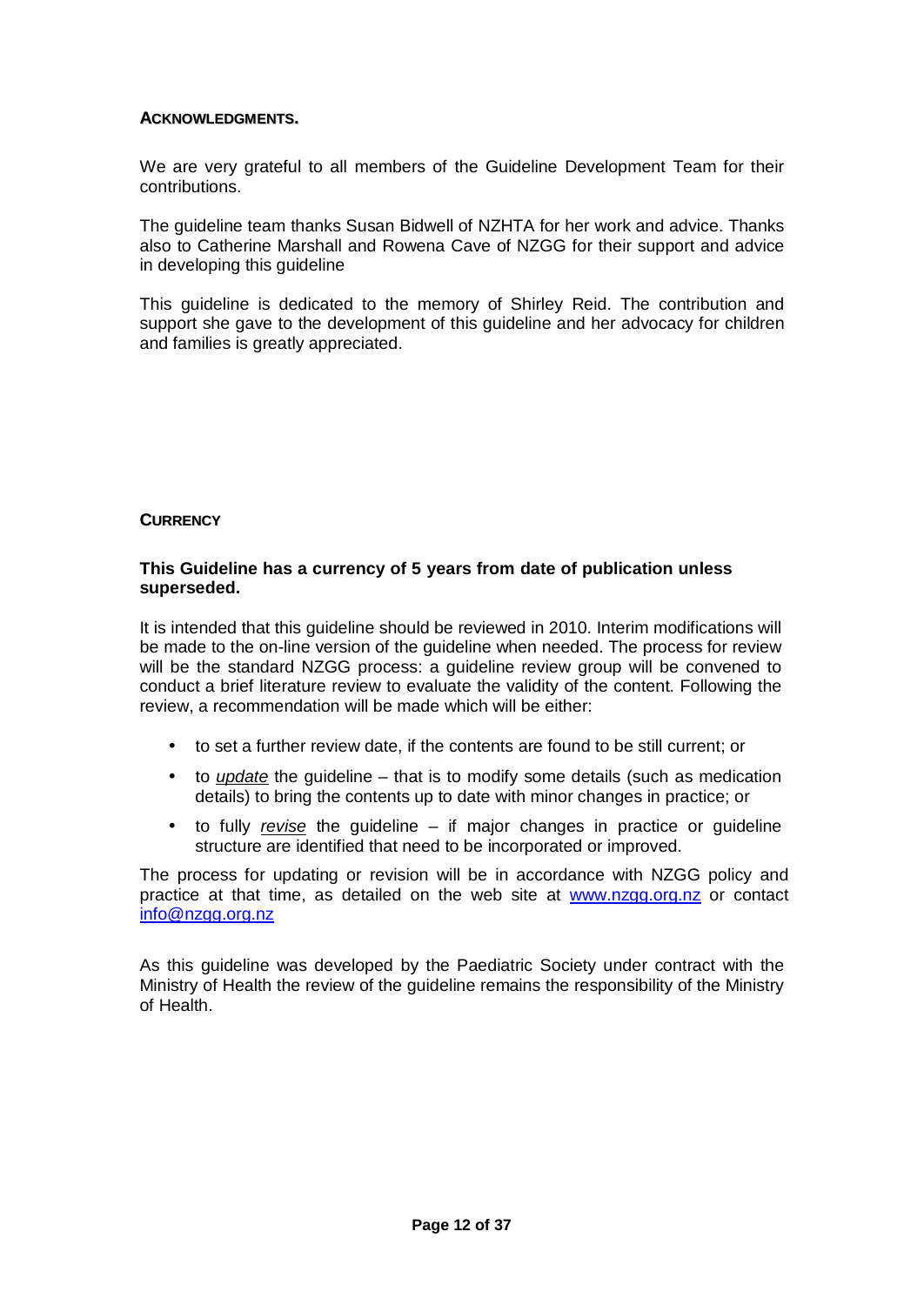# **MONOSYMPTOMATIC NOCTURNAL ENURESIS (MNE) - BEDWETTING**

# **DEFINITIONS:**

Terminology used is in accordance with guidelines from International Children's Continence Society (ICCS)<sup>1</sup>

| <b>Enuresis</b>                                              | Involuntary loss of urine by day or night or both, in<br>a child aged five years or older, in the absence of<br>congenital or acquired defects of the nervous<br>system or urinary tract.                                                                             |
|--------------------------------------------------------------|-----------------------------------------------------------------------------------------------------------------------------------------------------------------------------------------------------------------------------------------------------------------------|
| Nocturnal enuresis (NE) or bedwetting                        | Passing of urine while asleep. A child five to six<br>years old should have two or more bed-wetting<br>episodes per month, and a child >6 should have<br>one or more episodes per month.                                                                              |
| Diurnal enuresis or daytime wetting or<br>incontinence       | Leakage of urine during the day                                                                                                                                                                                                                                       |
| <b>Primary nocturnal enuresis (PNE)</b>                      | Bedwetting in a child who has never been dry                                                                                                                                                                                                                          |
| Secondary nocturnal enuresis (SNE)                           | Bedwetting in a child who has had at least 6<br>months of night time dryness. Almost all children<br>with enuresis have dry nights from time to time                                                                                                                  |
| Monosymptomatic or uncomplicated<br>nocturnal enuresis (MNE) | Normal voiding occurring during sleep in the<br>absence of other symptoms referable to the<br>urogenital or gastrointestinal tract                                                                                                                                    |
| <b>Polysymptomatic or complicated</b><br>nocturnal enuresis  | Bed-wetting associated with symptoms<br>suggestive of lower urinary tract dysfunction e.g.<br>overactive bladder (OAB) or organic pathology -<br>daytime incontinence, urgency, frequency, urinary<br>tract infection (UTI), chronic constipation, faecal<br>soiling. |

# **ABBREVIATIONS**

Antidiuretic Hormone

- ADHD: Attention deficit disorder
- CI: Confidence interval
- DHB: District Health Board
- OAB: Overactive Bladder
- PIL: Patient Information Leaflet
- RCT: Randomised Controlled Trial
- UTI: Urinary Tract Infection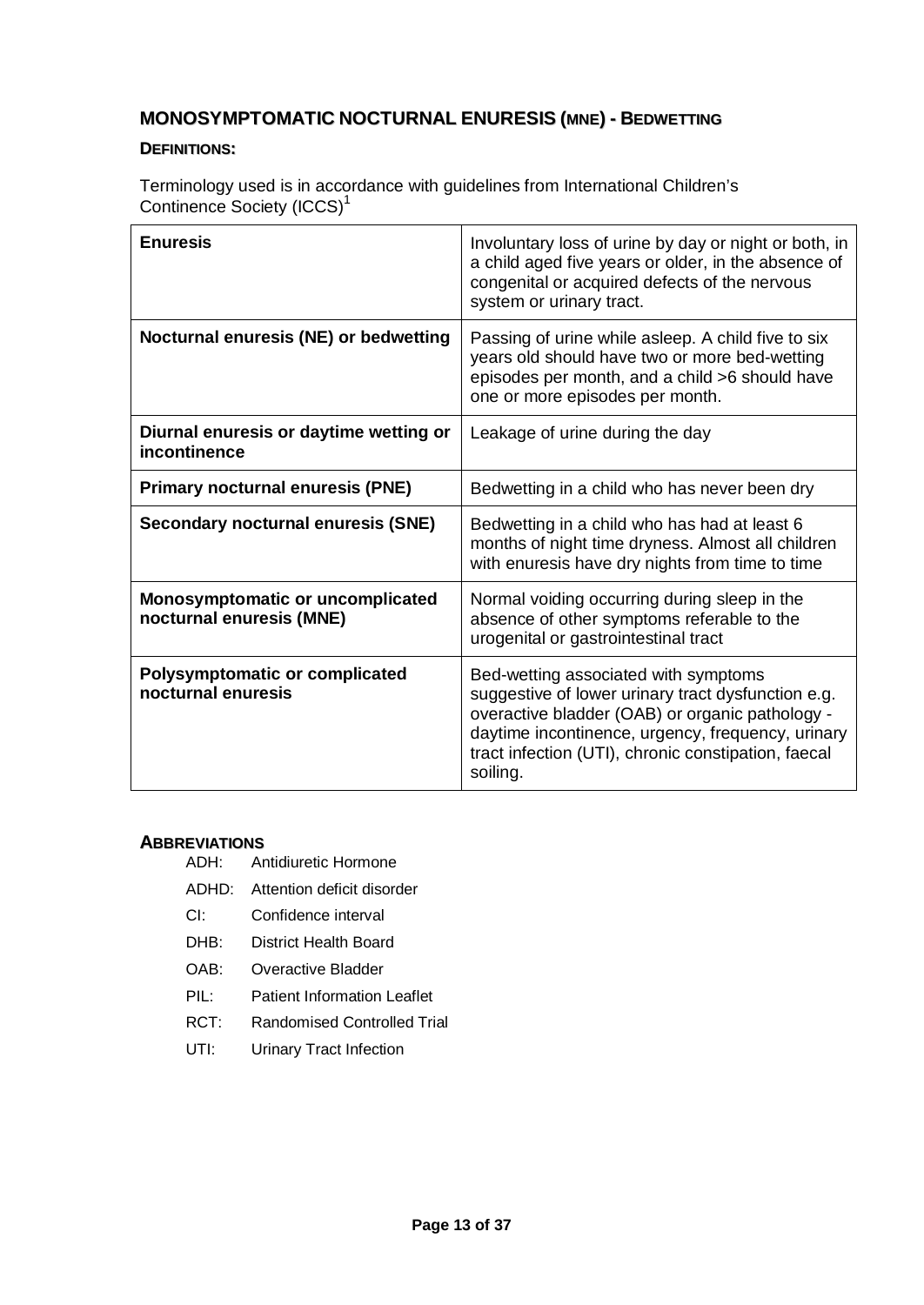# **KEY SUMMARY MESSAGES**

Nocturnal Enuresis is a common condition with a spontaneous cure rate of about 15% per annum.

It is a heterogeneous disorder that requires careful evaluation.

There may be a significant impact on child and family and they may not be aware that there is effective treatment. It is usually possible to help the child achieve dryness even if previous attempts have failed.

The child and the parents/caregivers need simple practical advice and a management plan adapted to their needs and circumstances including coping strategies for embarrassment, stress, anxiety, and guilt in the child and the parents.

| <b>Recommendation</b>                                                                                                                                 | Grade |
|-------------------------------------------------------------------------------------------------------------------------------------------------------|-------|
| Daytime symptoms should be actively sought and managed before<br>addressing nocturnal enuresis                                                        | С     |
| No active treatment may be appropriate where child and parents do<br>not find the symptoms bothersome, or the child is under 7 years.                 | R     |
| Supportive approaches should always include education and<br>demystification, ensuring that parents do not punish the child for<br>enuretic episodes. | в     |

#### **SIMPLE INTERVENTIONS**

| Simple behavioural methods rewarding desired behaviours should be<br>tried before alarms or drugs. | В |
|----------------------------------------------------------------------------------------------------|---|
| Journal keeping with simple reinforcement schedules with rewards<br>should be tried                | В |
| A scheduled waking programme may be used                                                           | B |
| Lifting should be replaced by scheduled waking.                                                    | C |
| Retention control training (RCT) is NOT recommended as initial<br>treatment                        | B |
| Caffeinated drinks and alcohol should be avoided before retiring                                   | B |
| Dry Bed Training (DBT) is NOT recommended as initial treatment                                     | B |
| Constipation should be actively sought and managed                                                 | B |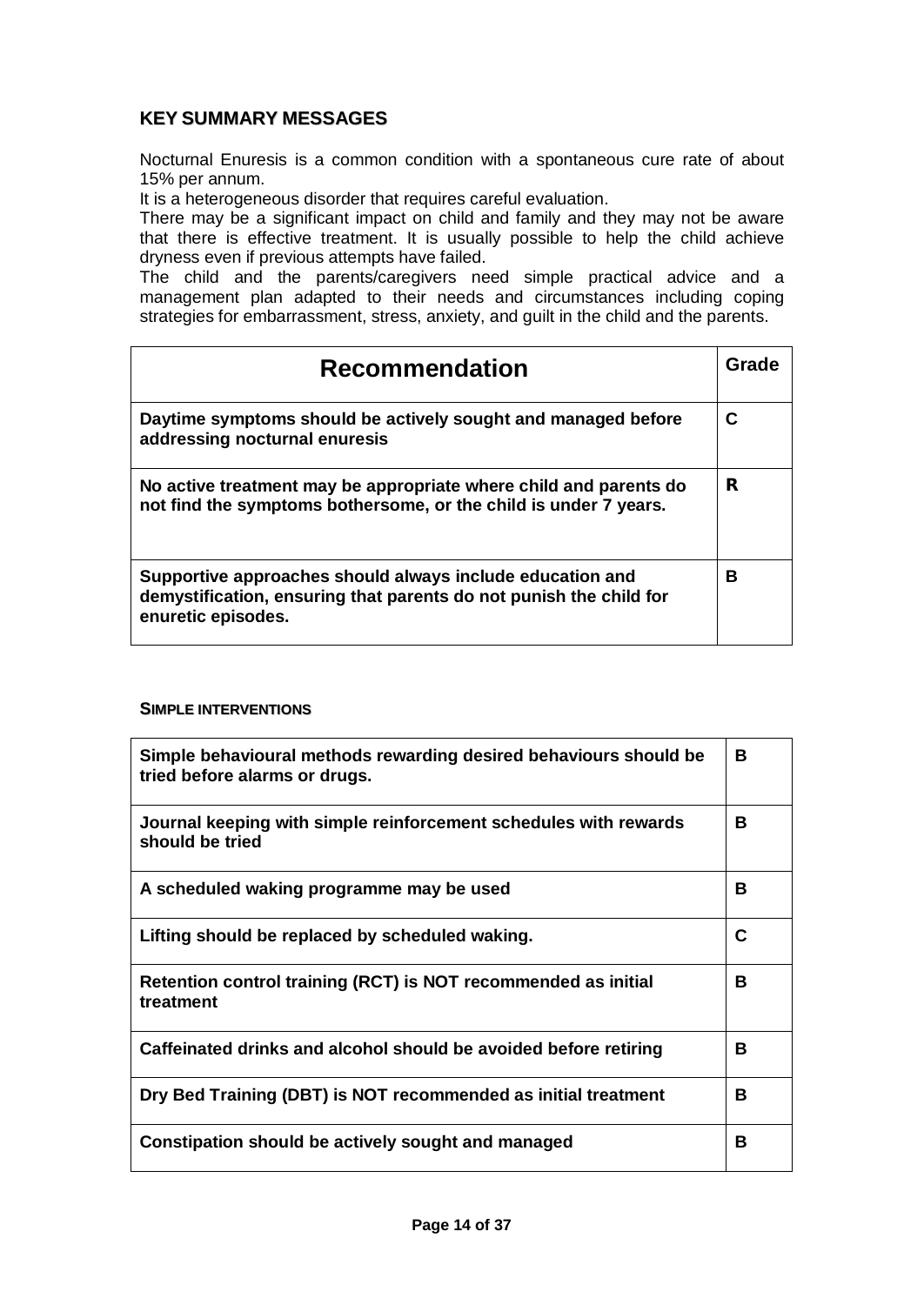# **ALARM BASED INTERVENTIONS**

| Supported enuresis alarm programme is recommended for the<br>treatment of nocturnal enuresis                       | А |
|--------------------------------------------------------------------------------------------------------------------|---|
| Children should be encouraged to drink extra fluid (overlearning)<br>when dryness has been achieved for 14 nights. | в |
| Supported enuresis alarm programme should be offered promptly to<br>children who relapse                           | A |

## **MEDICATIONS**

| Desmopressin is recommended as a temporary measure for nights<br>spent away from home (e.g. school trips) Anticipatory use may be<br>needed for planned nights away. | A |
|----------------------------------------------------------------------------------------------------------------------------------------------------------------------|---|
| The lowest effective dose of desmopressin should be used                                                                                                             | в |
| Risk of water intoxication should be minimised by restricting evening<br>fluid intake on the nights that desmopressin is used.                                       | В |
| Desmopressin is recommended as adjunct to alarm therapy if<br>required to assist family coping                                                                       | C |
| Long term desmopressin should be considered for children who<br>failed to respond to the alarm programme or find it unacceptable.                                    | A |
| Specialist review is recommended for children considering long term<br>desmopressin                                                                                  | R |
| Tricyclic antidepressants should NOT be used in nocturnal enuresis                                                                                                   | A |
| Drugs other than desmopressin are NOT recommended as initial<br>therapy                                                                                              | в |
| Oxybutynin may be considered in patients with bladder instability or<br>in desmopressin non-responders                                                               | В |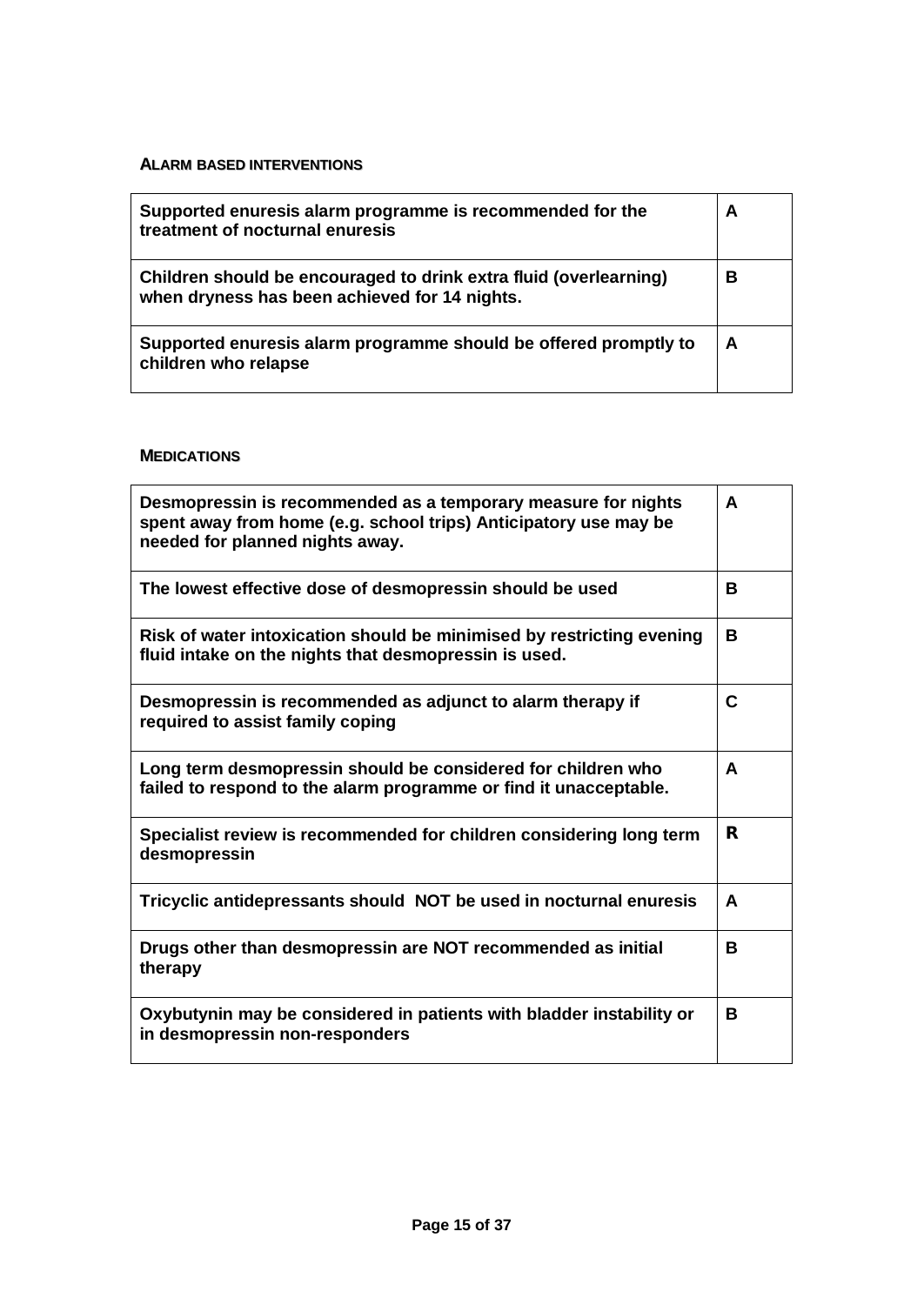## **OTHER THERAPIES**

| Psychotherapy is indicated for a specific psychological issue                                  | в |
|------------------------------------------------------------------------------------------------|---|
| Surgical remediation of upper airway obstruction may cure nocturnal<br>enuresis                | C |
| Children over 7 years may benefit from autosuggestion                                          | в |
| A trial of a low calcium diet is recommended for Non responders                                | в |
| If available, ultrasound treatment may benefit non responders                                  | С |
| If available, Laser acupuncture is a treatment option for children with<br>nocturnal enuresis. | в |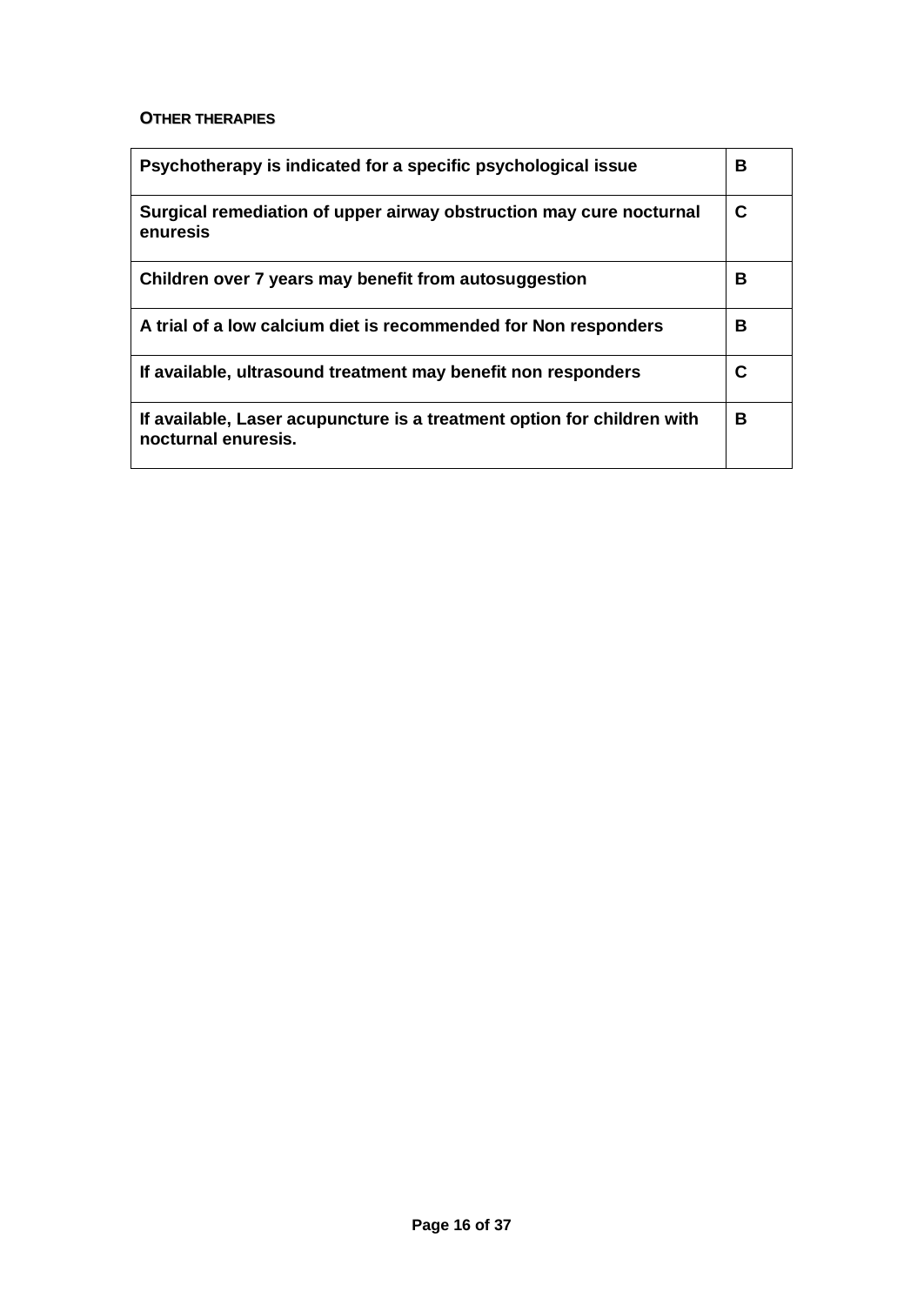# **TABLE OF RECOMMENDATIONS**

| <b>Management</b>                                        | Recommended | May be<br>considered    | <b>Not</b><br>recommended | <b>Contraindicated</b> |
|----------------------------------------------------------|-------------|-------------------------|---------------------------|------------------------|
| Enuresis alarm program<br>as initial management          | ${\bf P}$   |                         |                           |                        |
| Enuresis alarm program<br>for relapse                    | ${\bf P}$   |                         |                           |                        |
| Overlearning with<br>Enuresis alarm program              | ${\bf P}$   |                         |                           |                        |
| Desmopressin for<br>overnight stays                      | ${\bf P}$   |                         |                           |                        |
| Exclude caffeine and<br>alcohol in evenings              | ${\bf P}$   |                         |                           |                        |
| Address Upper airway<br>obstruction                      | ${\bf P}$   |                         |                           |                        |
| <b>Address Constipation</b>                              | $\mathbf P$ |                         |                           |                        |
| Long term<br>desmopressin for alarm<br>failure           |             | ${\bf P}$               |                           |                        |
| Oxybutynin for<br>overactive bladder<br>symptoms         |             | ${\bf P}$               |                           |                        |
| Scheduled wakening                                       |             | ${\bf P}$               |                           |                        |
| Reward schedules                                         |             | ${\bf P}$               |                           |                        |
| Psychotherapy for<br>specific issues                     |             | ${\bf P}$               |                           |                        |
| Auto suggestion                                          |             | ${\bf P}$               |                           |                        |
| Low calcium diet for<br>hypercalciuric non<br>responders |             | ${\bf P}$               |                           |                        |
| Trial of ultrasound for<br>non responders                |             | Unknown<br>availability |                           |                        |
| Laser acupuncture for<br>non responders                  |             | Unknown<br>availability |                           |                        |
| Desmopressin as<br>adjunct to alarm<br>program           |             |                         | ${\bf P}$                 |                        |
| Lifting                                                  |             |                         | ${\bf P}$                 |                        |
| Retention control<br>training                            |             |                         | ${\bf P}$                 |                        |
| Dry bed training                                         |             |                         | ${\bf P}$                 |                        |
| Other drugs                                              |             |                         | ${\bf P}$                 |                        |
| Tricyclic antidepressant                                 |             |                         |                           | ${\bf P}$              |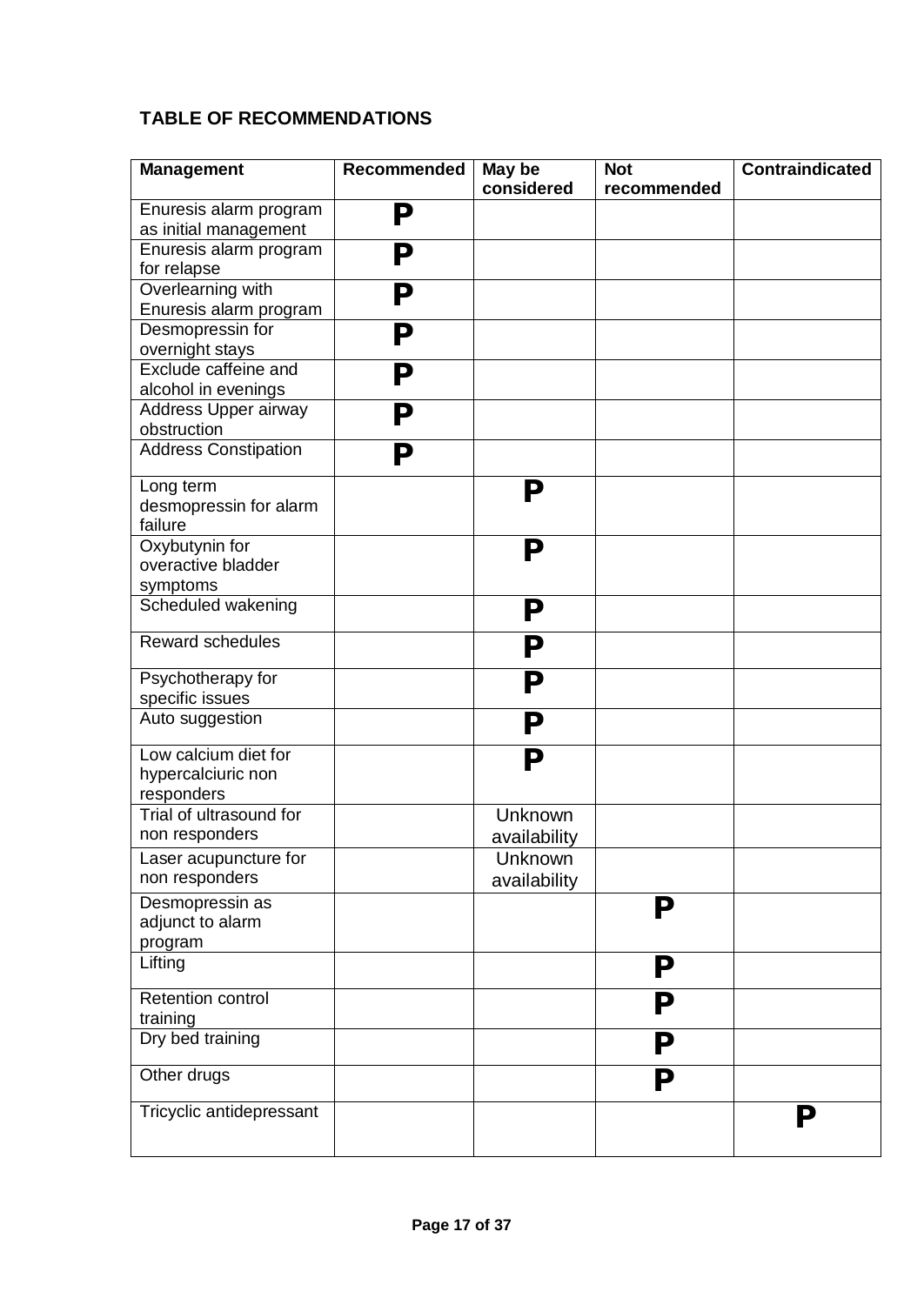# **Algorithm – Bedwetting Monosymptomatic Nocturnal Enuresis (MNE)**



∗ **Diagnosing urinary tract infection (UTI) in the under fives** Conducted by: CRD, the Centre for Health Economics and the Department of Health Sciences at the University of York Commissioned by: NICE EHC Bulletin v.8(6) <http://www.york.ac.uk/inst/crd/ehc86.pdf>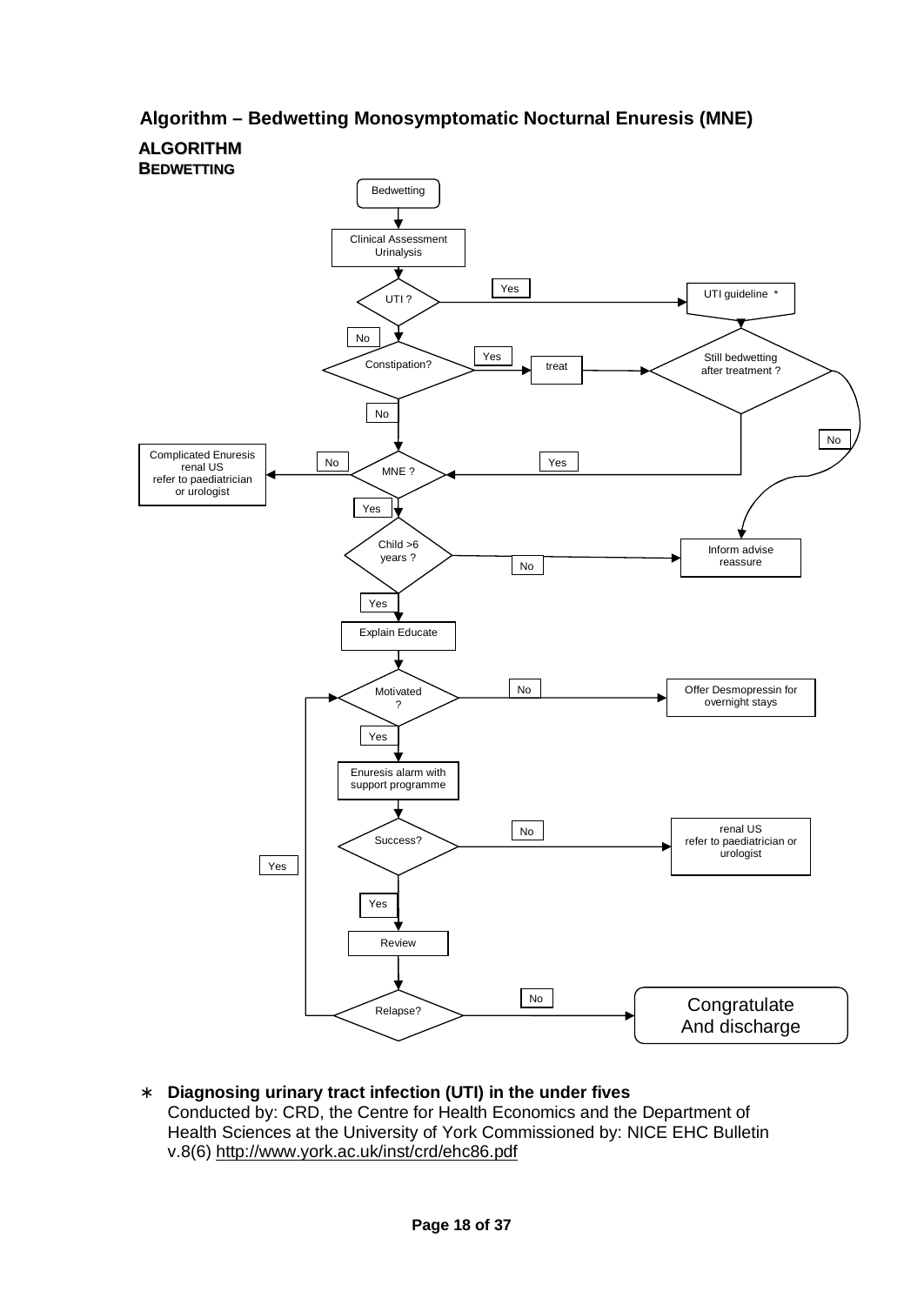# **MONOSYMPTOMATIC NOCTURNAL ENURESIS (MNE) - BEDWETTING**

# **Full guideline**

## **EPIDEMIOLOGY PREVALENCE OF NE - HOW COMMON IS IT?** 2

**Bedwetting** is common but reduces with age: It affects approximately…

15% of 5-year-olds 5% of 10-year-olds 2% of 15-year-olds 1% of adults

New Zealand cohort studies revealed comparable prevalence.<sup>3</sup> Therefore most management strategies are aimed at children 7 years or older.

**The spontaneous cure rate** for nocturnal enuresis is about 15% per annum and is independent of age.

**Under 13 years of age** about twice as many boys as girls have nocturnal enuresis. Above 13 years it is more frequent in girls.

**Less than half of parents with a bedwetting child** consult a doctor about the problem.

**Cultural and social differences** Prevalence is probably comparable in all cultural groups however threshold at which professional help is sought differs and children from deprived areas are less likely to be brought to medical attention.

## **PROGNOSIS AND IMPACT**

#### **PROGNOSIS**

**Spontaneous remission** (without treatment) occurs in about 15% of children each year.

**Relapse rate** after all forms of treatment (overall) is 10-20%.

#### **Impact**

**Child:** The distress and disability of bedwetting increases as the child gets older. Repercussions include humiliation, bewilderment, loss of self esteem, avoidance or embarrassment at sleepovers or school camps and bedroom smell. Scholastic underachievement and later sexual activity may also be affected.<sup>4</sup>

**Parent/caregiver:** The work and cost of extra laundry and the additional stress of caring for a child with enuresis can cause parent and caregiver anxiety and guilt. Greatest maternal concerns were emotional impact, social relationships, smell, laundry and financial aspects. Reported rates of punishment are 20-30% with increased risk of physical abuse. 4

# **CAUSATIVE FACTORS AND ASSOCIATIONS**

**Genetic:** Nocturnal enuresis is a common but heterogeneous disorder. Autosomal dominant transmission with high penetrance (90%) occurs in just under half of affected families while 1/3 are sporadic. Linkage studies in nocturnal enuresis have identified gene loci on chromosomes 8q, 12q (ENUR2), 13q(ENUR1), 22q11 and existence of others is presumed. There is no specific association between loci and subtype of enuresis. The most likely candidate genes have been excluded eg arginine vasopressin, aquaporin 2 water channel and TRH degrading enzyme, GUCY1B2 (ß 2 subunit of human guanyl cyclase), exons of GNAZ (G protein, α-z polypeptide) (chromosome 22),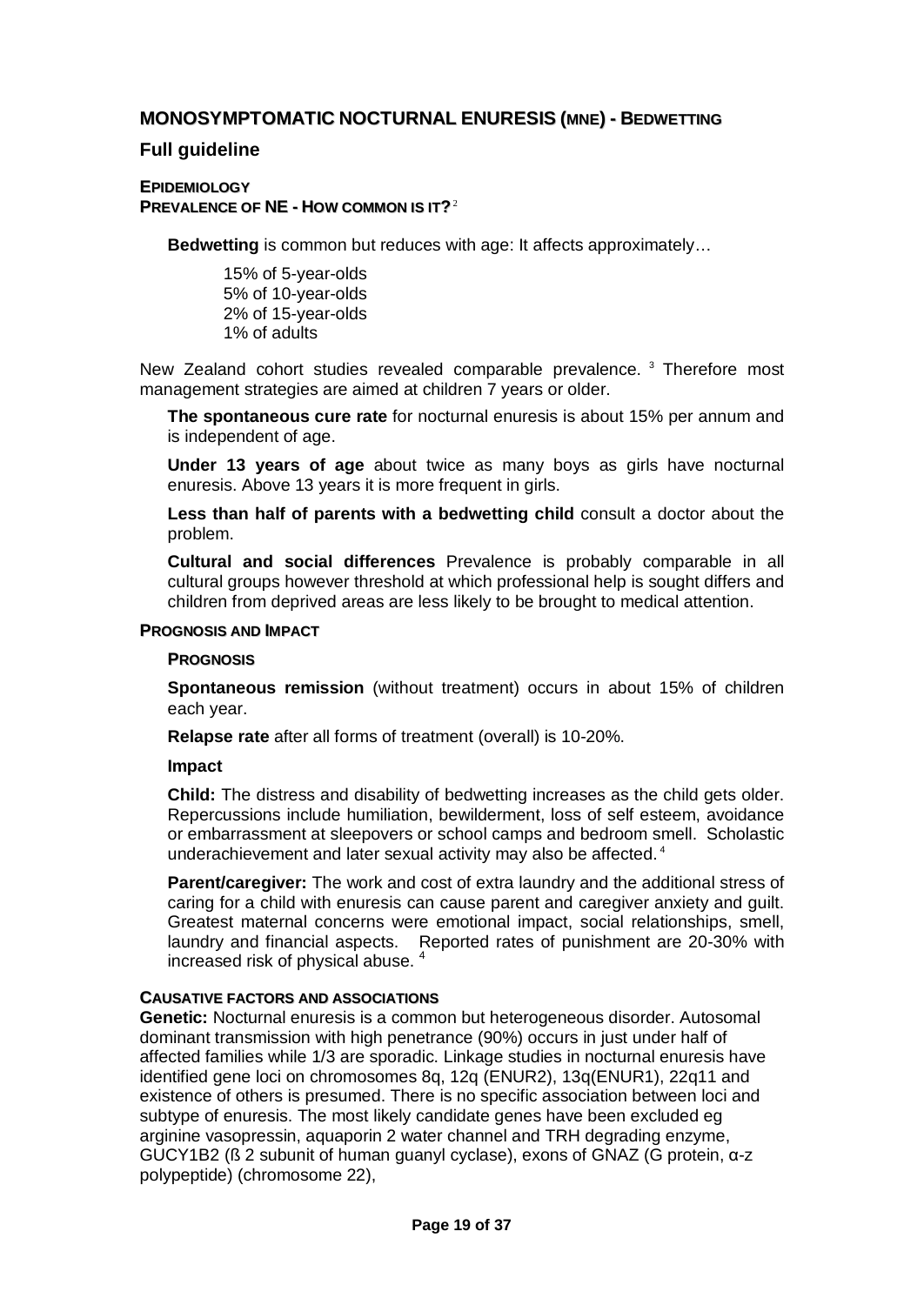About 70% of bedwetting children have a sibling or parent who was late in becoming dry. Offspring have a 44% and 77% risk of MNE if they have one or two parents who had enuresis respectively.<sup>5</sup>

**Stressful life events:** Birth of a younger sibling, hospital admission with separation from the mother, discord in the family, starting a new school, bullying, moving house, and (rarely) sexual abuse are associated with bedwetting. However, the older the child, the more likely it is that bedwetting itself is the cause of distress.

**Diuretic drinks:** bedwetting may be associated with alcohol or food and drinks containing methylxanthines, e.g. tea, coffee, cola, chocolate, etc. 6

**Constipation:** faecal loading with or without soiling reduces functional bladder capacity and leads to bladder overactivity (OAB) resulting in more frequent voiding. Appropriate treatment cures associated enuresis in 60% (level of evidence 2+ grade of recommendation B)  $^7$ 

## **Constipation should be actively sought and managed B**

**C** 

**Urinary tract infection** may cause secondary nocturnal enuresis or daytime wetting.

**Upper airway obstruction:** sleep apnoea is a rare cause of bedwetting. Surgical remediation may cure nocturnal enuresis.  $89$  (level of evidence 2- grade of recommendation C)

**Surgical remediation of upper airway obstruction may cure nocturnal enuresis** 

**Organic pathology:** NE is rarely due to other organic disease. In contrast, daytime wetting has a stronger association with organic pathology.

# **PATHOPHYSIOLOGY**

**Bladder function and capacity:** Small functional bladder capacity and unstable detrusor contractions may be responsible in a significant minority of children with NE. This may be isolated to night time or be associated with symptoms of Overactive Bladder (OAB) during the day.

**Arousal:** Although there is no empirical evidence of abnormal sleep, poor arousal to a full bladder is a prerequisite for NE. There is speculation that arousal to bladder distension and nocturnal ADH releases are connected, as the locus coeruleus in the brain stem plays a role in both.  $^{10-11}$ 

**Delayed physiological maturation:** Bladder control is associated with developmental progress but there is conflicting evidence on the association of uncomplicated MNE with developmental delay.

**High nocturnal urine production:** As toddlers develop continence, nocturnal ADH secretion increases and low volumes of urine are produced at night. The circadian rhythm may not be seen in some children with NE who therefore produce relatively large amounts of urine at night.

Another subset of MNE with polyuria has nocturnal absorptive hypercalciuria and aquaporin 2 (AQP2) dysfunction. They may be non responsive to treatment but may respond to low calcium diet.  $12 \frac{13}{13}$  (level of evidence 2+, grade of recommendation B)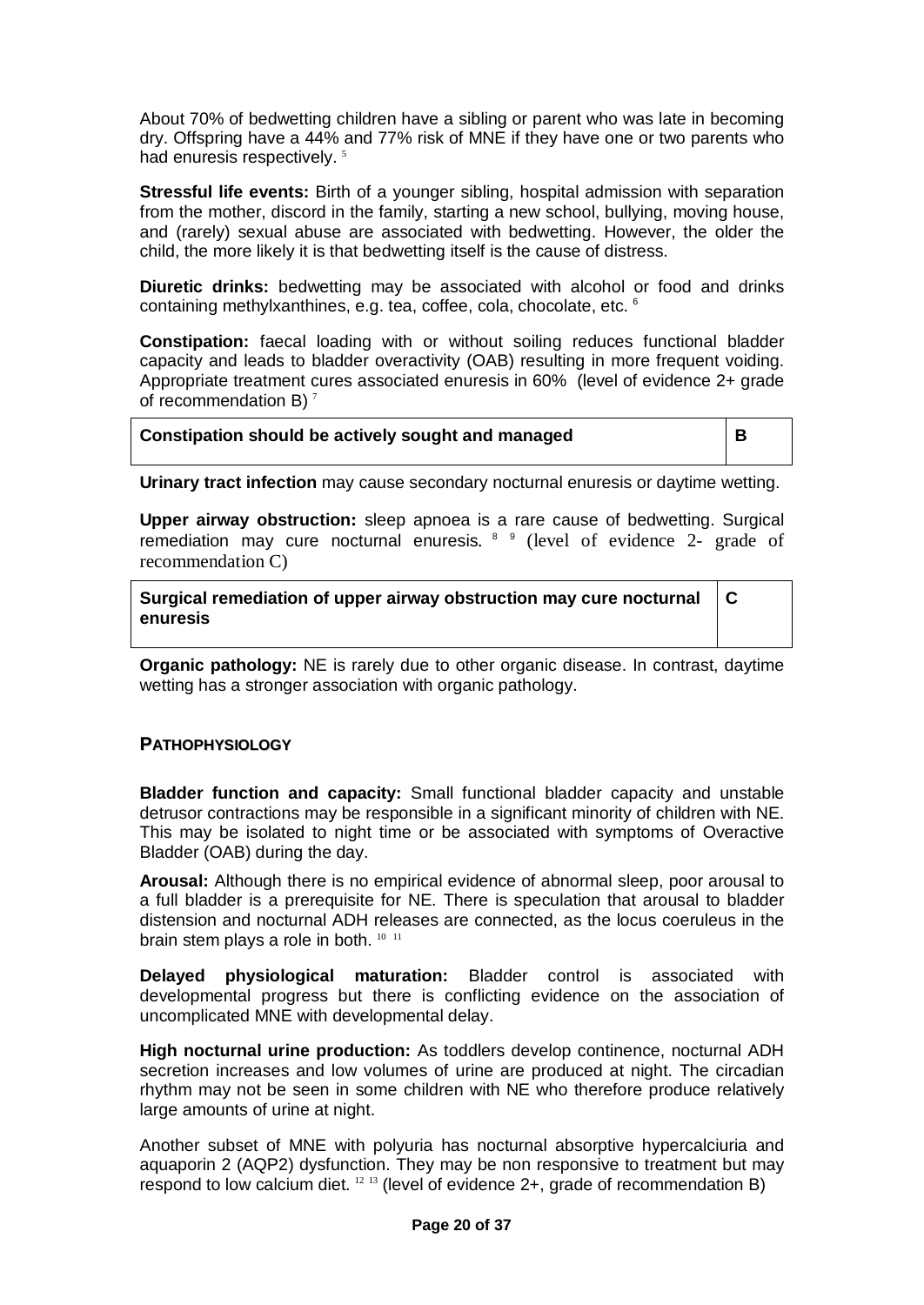# **A trial of a low calcium diet is recommended for Non responders B**

**Behavioural problems:** MNE is the cause rather than the result of low self esteem and psychological distress, these resolve with successful management. Behavioural problems are more common in girls and in children with complicated NE who wet both day and night. There is a non-specific association between attention deficit disorder with hyperactivity (ADHD) and both night/day wetting. <sup>14</sup>

**Toilet training practice:** there is no evidence that early potty training prevents bedwetting. <sup>15</sup>

# **DIFFERENTIAL DIAGNOSIS? - WHAT ELSE MIGHT IT BE? 2**

**Urinary tract infection and other acute illness** can cause short periods of bedwetting in someone who has previously been dry.

**Diabetes mellitus, diabetes insipidus, renal failure** - usually other symptoms e.g. polyuria, excessive thirst etc.

**Chronic constipation** may result in bladder instability. Careful history is required and a plain AP radiograph of the abdomen may assist in convincing the family and child of the need to treat.

**Bladder instability** or other cause of daytime incontinence with a nocturnal component. Daytime symptoms should be treated first. <sup>16</sup> (level of evidence 2- grade of recommendation C)

**Daytime symptoms should be actively sought and managed before addressing nocturnal enuresis** 

**C** 

**Congenital abnormality of the urinary tract**, e.g. an ectopic ureter (girls) or posterior urethral valves (boys).

**Neurological disorder** e.g. spina bifida occulta.

# **Evaluation**

Diagnosis of Monosymptomatic nocturnal enuresis and exclusion of organic pathology is usually made on careful history and examination.

The following information will help establish the diagnosis, rule out other conditions and determine urgency of management:

#### **History**

- Bedwetting and/or daytime wetting? Number of dry nights in past week/month? Waking after wetting?
- Never has been dry? Or enuresis after being dry for a significant period (after the age of 3 years)?
- Self-care abilities? Conscious of need to urinate? Able to 'hold on'? Able to empty bladder? Able to hold a reasonable amount of fluid in the bladder? Able to sit on toilet?
- Fears associated with toilet? Restricted access to toilet? Fear of dark?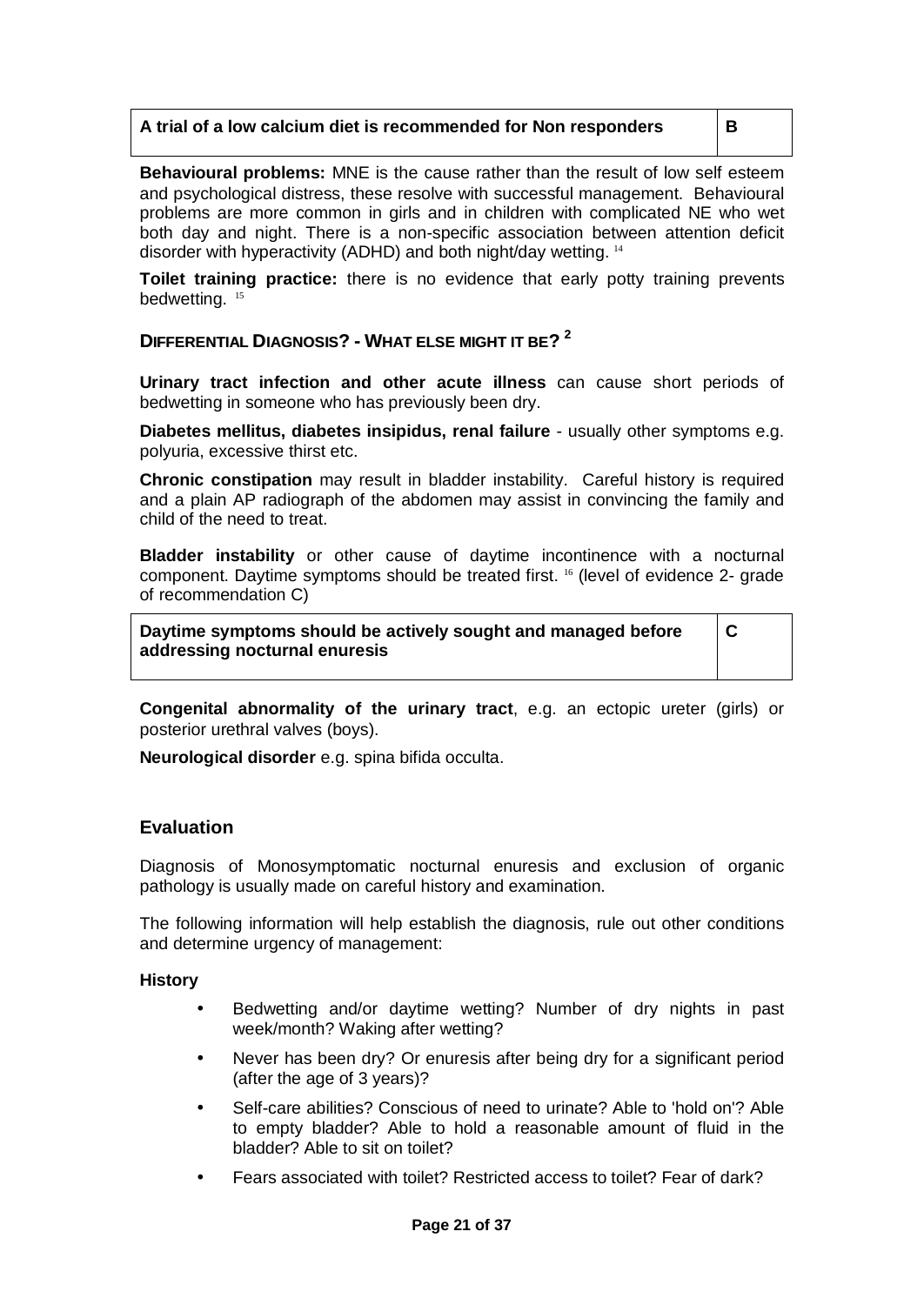- Pattern of micturition (strong stream, no hesitation or dribbling, urgency, abnormal frequency, (<4 or >7 voids per day) dysuria)?
- Fluid intake (theophylline for asthma, caffeinated drinks or alcohol)?
- Soiling, constipation?
- Snoring or sleep apnoea?
- Family history?
- Developmental history?
- Stresses in the home?
- Impact of bedwetting on child and on family? Attitudes of parents/caregivers? Domestic violence?
- Past medical history, including previous urinary tract infections?
- Treatment strategies already tried (including punishments and rewards)?

# **Examination**

Examination is normal in nocturnal enuresis. Screen abdomen, perineum, spine and lower limb neurology for obvious signs of other possible conditions. Embarrassing elements of the examination may be delayed until rapport is established.

#### **INVESTIGATIONS**

**Urine dipstick** and **urine culture** (exclude infection, diabetes mellitus).

**Ultrasound examination of the kidneys and urinary tract:** consider in children who wet during the day, after UTI or NE unresponsive to treatment. $2$ 

# **Goals of Management**

- To attain sustained night-time dryness (so-called 'complete success').
- To avoid anxiety and emotional stress in children and their parents caused by nocturnal enuresis or associated management.

# **OUTCOME MEASURES** 17

**Initial success:** 14 consecutive dry nights within a 16-week treatment period

**Lack of success:** failure to achieve 'initial success' - excludes withdrawals

**Withdrawals:** children who fail to attend two consecutive appointments without notice, or who discontinue treatment

**Relapse:** more than two wet nights in a 2-week period

**Continued success:** no relapse for 6 months following initial success

**Complete success:** no relapse for 2 years following initial success

# **EVIDENCE BASED RECOMMENDATIONS FOR MANAGEMENT**

#### **GENERAL ISSUES**

- The child and the parents/caregivers need a management plan adapted to their needs and circumstances.
- **Provide information** to reassure, encourage, and support child and parents. (PIL Bedwetting - Nocturnal enuresis - What can we do?)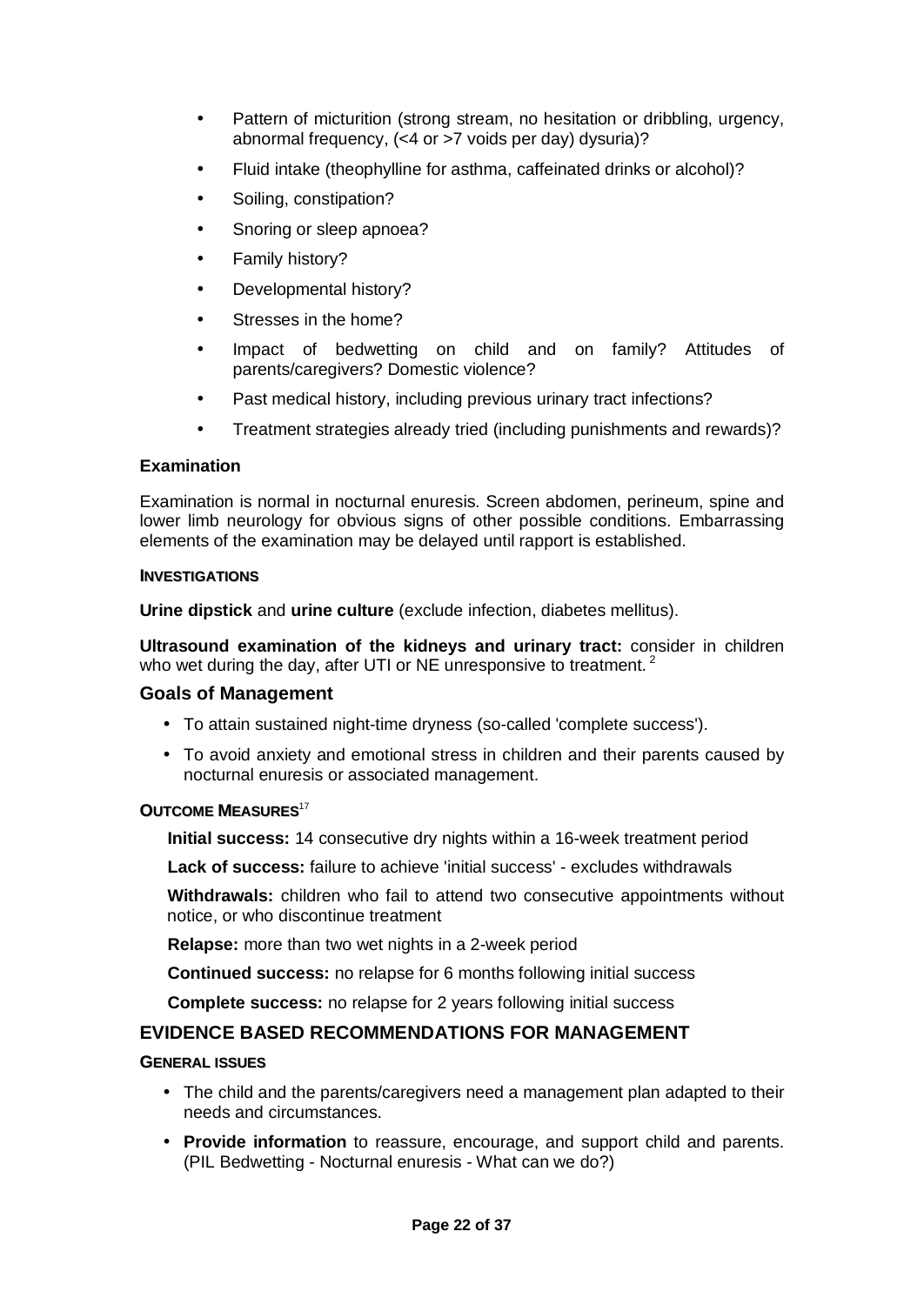- **Explain** that it is usually possible to help the child achieve dryness even if previous attempts have failed.
- **Information** about the strong family tendency, high prevalence, and spontaneous cure rate provides child and family with hope: they are not alone and the child will get better.
- **Severity of impact determines urgency and intensity of treatment.**
- **No active treatment** may be appropriate where child and parents do not find the symptoms bothersome, or the child is under 7 years.
- **Children over 10 years should be given priority** as bedwetting after the age of 10 is associated with small but significant increases in behavioural problems.
- **Provide coping strategies** for embarrassment, stress, anxiety, and guilt in the child and the parents.
- **Simple practical advice** from common sense includes:

Empty the bladder at bedtime.

improve the child's access to the toilet (e.g. child to sleep in the lower bed of a bunk bed; leave a light on at night; have a torch within reach; or have a potty under the bed)

involve the child in cleaning up after wetting so they can share responsibility (not to be punished)

use waterproof covers for mattress and duvet; use absorbent quilted sheets

thoroughly wash child before dressing, including hair if very wet

use simple emollients to protect from chafing

rinse bedding and night clothes in cold water or mild bleach

use room deodorizers

#### **BEHAVIOURAL INTERVENTIONS**

| Simple behavioural interventions should be tried before alarms or<br>drugs.                                                                           | В |
|-------------------------------------------------------------------------------------------------------------------------------------------------------|---|
| Supportive approaches should always include education and<br>demystification, ensuring that parents do not punish the child for<br>enuretic episodes. | В |
| Journal keeping with simple reinforcement schedules with rewards<br>should be tried                                                                   | В |

Simple behavioural methods are frequently used and more effective than no treatment for some children. Further trials are needed in comparison with treatments known to be effective.<sup>18</sup> (level of evidence 1- grade of recommendation B)

Behavioural interventions assume that the ability to remain dry at night is a learned response achievable by psychological conditioning techniques. These include fluid restriction, lifting, wakening and reward systems (e.g. star charts).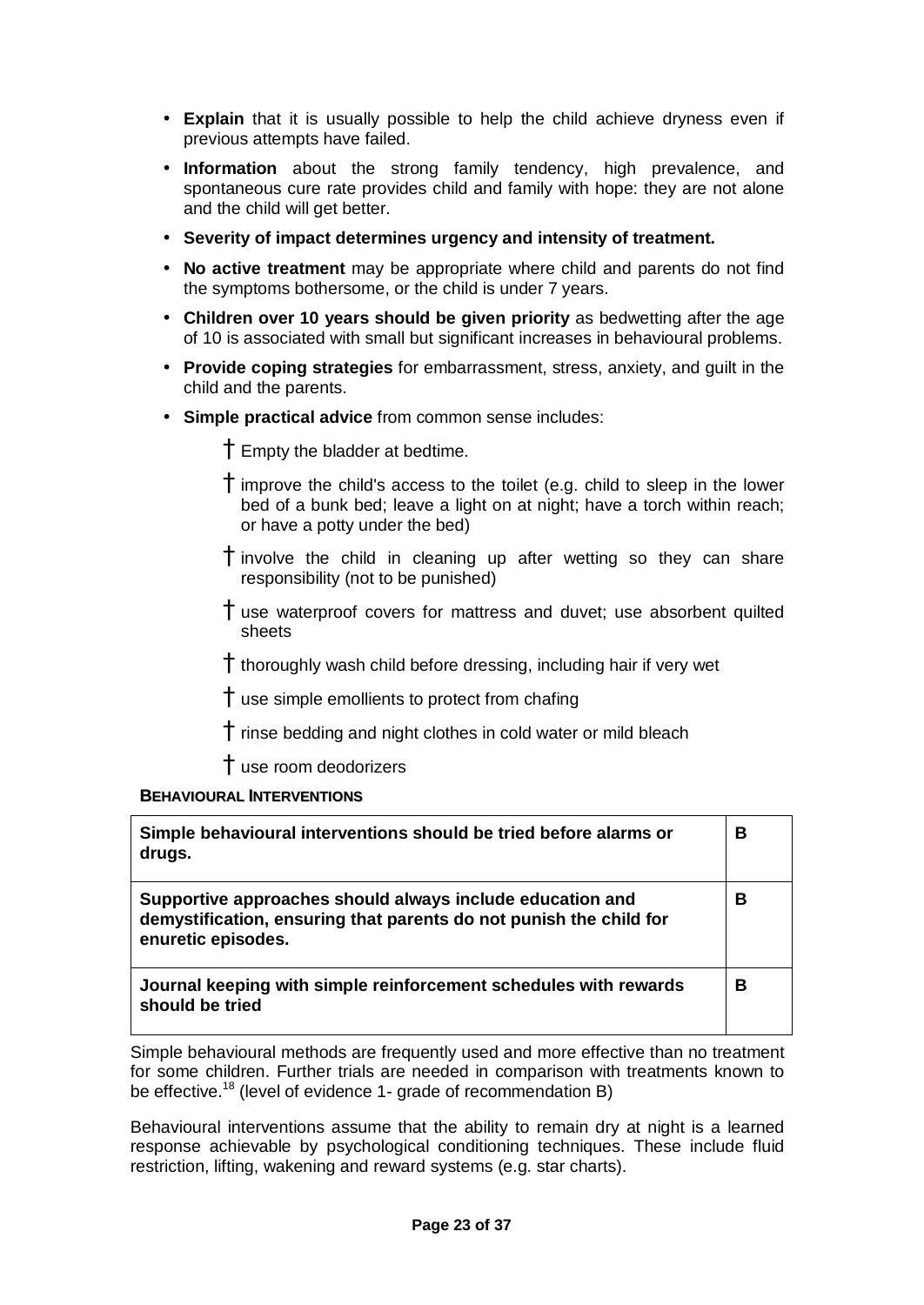Supportive approaches should always include education, demystification, and ensuring that parents do not punish the child for enuretic episodes. Teaching families to reward dry nights, avoid punishment for wet nights and waking the child to void after going to sleep appears to be significantly better than doing nothing or giving therapy that is not related to the enuresis.

# **Star charts and other reward systems**

These use positive reinforcement to encourage a desired behaviour. If remaining dry is too ambitious, an intermediate goal may be going to the toilet. These schemes should be negotiated with the child and family. The aim is to positively reinforce dry nights and to reduce the negative emphasis on wet beds. Unless used with care, a child may feel a failure if reward is not attained. (PIL Using Rewards)<sup>182</sup>

# **Fluid restriction**

| Caffeinated drinks and alcohol should be avoided before retiring |  |
|------------------------------------------------------------------|--|
|                                                                  |  |

General fluid restriction is frequently used by parents but may aggravate a low functional bladder capacity. It is advisable to restrict drinks with diuretic properties such as caffeinated drinks and alcohol before bedtime.<sup>19</sup> (level of evidence 2+ grade of recommendation B)

# **Scheduled wakening and Lifting**

| A scheduled waking programme may be used        | В |
|-------------------------------------------------|---|
| Lifting should be replaced by scheduled waking. |   |

**Scheduled wakening** involves waking the child to allow them to get up and urinate. A scheduled waking programme may be used with the child being woken progressively earlier after dry nights until the interval between going to bed and scheduled waking is one hour. Older individuals may use an alarm clock to wake themselves. <sup>20</sup> (level of evidence 1- grade of recommendation B)

**Lifting**. In 'lifting', carers pick up the child, while still asleep, from the bed to allow them to urinate in an appropriate place. It is effective in some children but may be counterproductive as child is denied opportunity to learn sensation of a full bladder and is encouraged to urinate without waking, sometimes conditioned to void on carer's approach. Lifting should be replaced by scheduled waking.<sup>18</sup>

# **Psychotherapy**

**Psychotherapy is indicated when a specific psychological issue is associated with secondary enuresis or enuresis is maintained by a control struggle between parent and child.** 

**B** 

Enuresis itself does not constitute an indication for psychotherapy beyond supportive counselling and psychosocial problems directly contributory to enuresis (as opposed to co-occurring with or resulting from bedwetting) are rare. Psychotherapy is indicated when a specific psychological issue is associated with secondary enuresis or enuresis is maintained by a control struggle between parent and child. Individual psychotherapy, crisis intervention, or family therapy may be effective treatment where there are underlying psychological problems, family disorganization or neglect.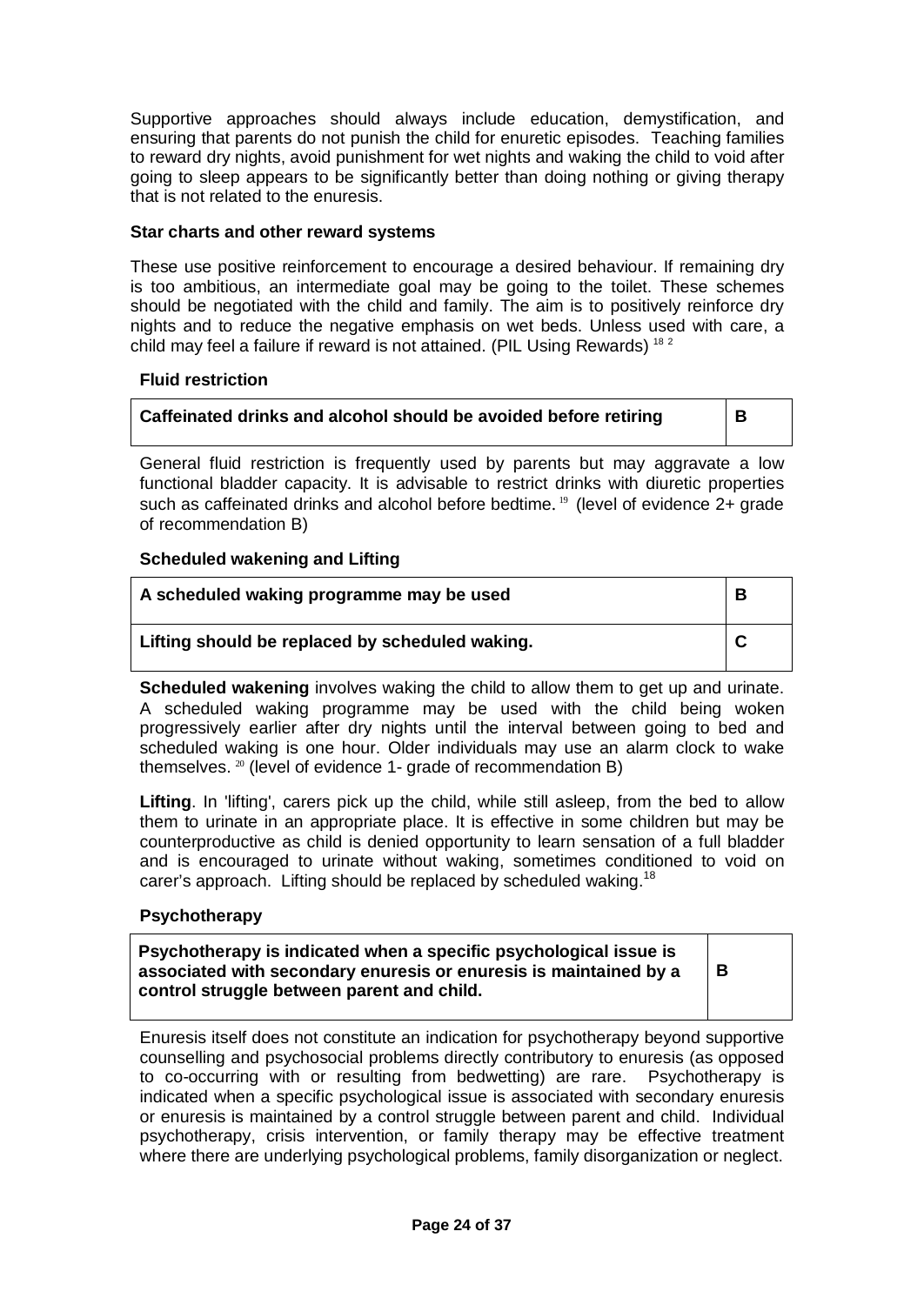Typical disorders associated with enuresis that may be amenable to psychotherapy include a situational reaction with prolonged regressive symptoms, a posttraumatic stress response, a separation-individuation conflict between the parent and child in which the wet bed is the focus, and certain impulse disorders of adolescents.<sup>14</sup>

# **Retention control training (RCT)**

# **Retention control training is onerous and NOT recommended as initial treatment.**

**B** 

Aims to increase functional bladder capacity by using exercises during the day such as delaying urination for extended periods of time often with increased fluid intake and stream interruption exercises. What little evidence there is suggests this is less effective than dry bed training or alarms. RCT is onerous for many children and not recommended as initial treatment.<sup>21</sup> (Level of evidence 1- grade of recommendation B) Holding exercises may be detrimental in dysfunctional voiding.

# **Dry Bed Training (DBT)**

# **Dry Bed Training (DBT) is NOT recommended as initial management B**

Dry bed training was initially developed by Azrin in the 1970s for use with adults with learning disabilities. The original schedule involved an intensive training night, during which the patient was woken every hour and taken to the toilet. If an accident occurred, reprimands consisting of 45 minutes of 'cleanliness training' (changing the bed) and 'positive practice' (patient practices getting up and going to the toilet about nine times) were implemented. On subsequent nights, the individual was woken once and taken to the toilet, this nightly 'waking' occurring progressively earlier. Modified DBT forgo the reprimands and positive practice elements.

Evidence supporting DBT without an alarm was inconclusive. Studies suggest alarm rather than DBT is important. Combination of DBT plus alarm might be better than alarm on its own, suggesting that DBT may have an additive effect although the data came from only two small trials. Families found DBT onerous. DBT is not recommended as initial treatment.  $21$  (level of evidence 1- grade of recommendation B)

# **ALARM BASED INTERVENTIONS**

**Enuresis alarm programs are the treatment of choice in motivated children over 7 years** 

**A** 

Enuresis alarms are the treatment of choice in motivated children over 7 years,  $22$ 

(level of evidence 1+ grade of recommendation A).

# **Effectiveness**

Initial success rate of alarms alone is 65-80%. A child given an alarm programme is 13.3 times more likely to achieve 14 dry nights. Efficacy is better than behavioural treatments alone and relapse rate is lower than pharmacological treatments.

Effectiveness was increased by attendant support and rewards but reduced by penalties. Retention control training may be detrimental.

Alarms are usually needed for 3-5 months. Simultaneous support from health professional (e.g. public health nurse, GP, practice nurse, health visitor, enuresis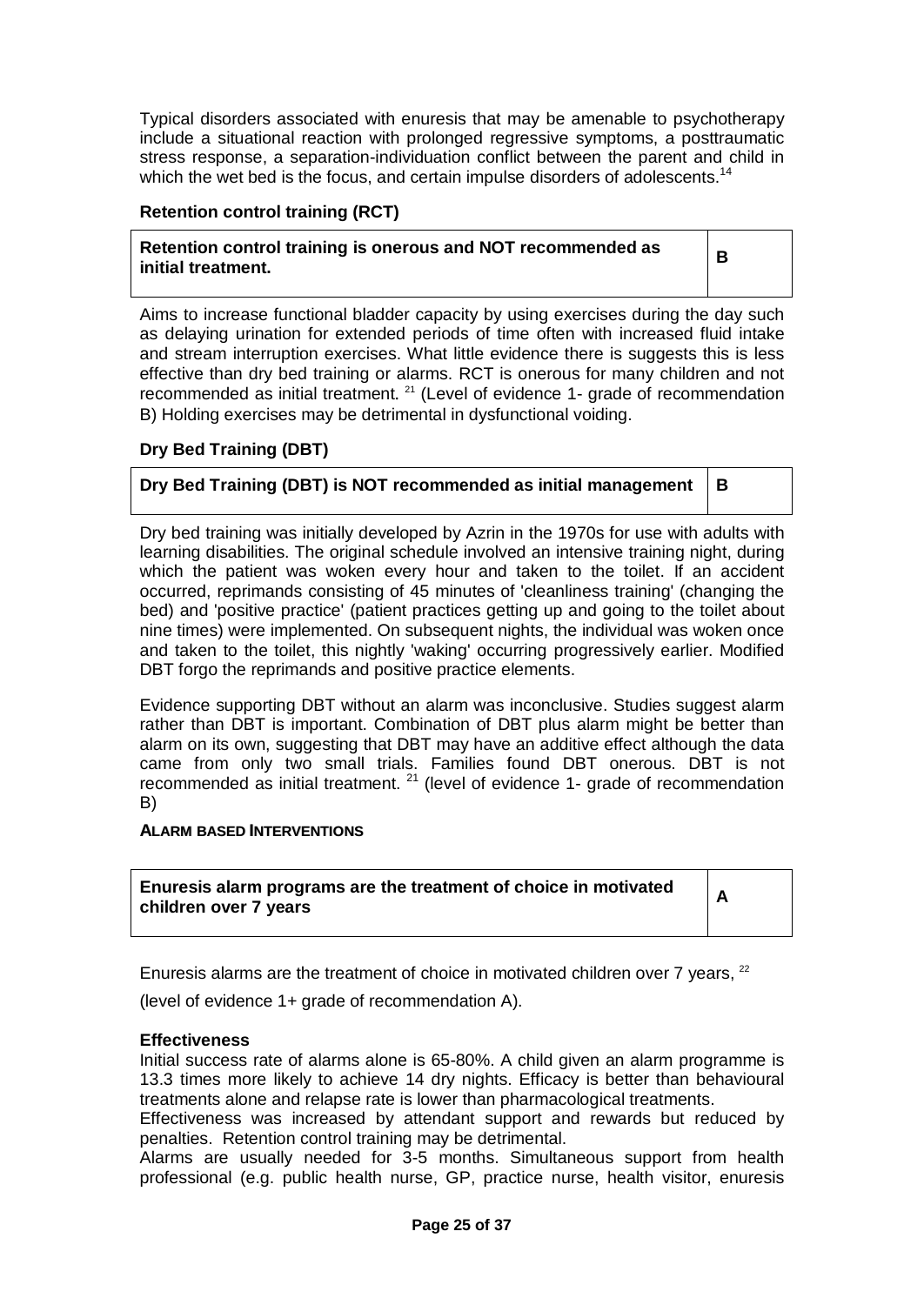clinic, enuresis advisor,) is needed over this time. Alarm may be discontinued when there have been 14 consecutive dry nights.

## **Overlearning**

**Children should be encouraged to drink extra fluid (overlearning) when dryness has been achieved for 14 nights.** 

**B** 

'Overlearning' reduces rate of relapse (from 49% to 25%). When dryness has been achieved for 14 consecutive nights the child is encouraged to drink extra fluid to 'over-condition' the bladder. This is continued until there have been 7 to 14 consecutive dry nights. There is a risk that breakthrough bedwetting may lead to a loss in confidence.  $^{22}$  (Level of evidence 2+ grade of recommendation B).

Supplementing alarms with desmopressin decreased the initial number of wet nights in two trials, but success rates while on treatment or afterwards were not significantly different compared to an alarm alone. There was insufficient information about supplementing alarms with tricyclics.  $22$ 

#### **Relapse**

| Supported enuresis alarm programme should be offered promptly to |  |  |
|------------------------------------------------------------------|--|--|
| children who relapse                                             |  |  |

Relapse rates are between 30 and 50% and less with adequate support.

Retreatment after relapse has a success rate similar to that of initial treatment with an alarm.  $^{22}$  (Level of evidence 1+ grade of recommendation A).

Treat relapses promptly. Relapse after initial success is a great disappointment to children. They need to be warned about this possibility before it occurs and encouraged with information about success rates with retreatment.

Enuresis alarms have a lower relapse rate compared with drugs although alarms are slower to take effect. Relapse is about 10 times more likely after desmopressin than after alarm programme. (95% CI 1-50 times).

#### **Acceptability**

Withdrawal rates range from 0-30%. Acceptability of alarms is increased by a health visitor support programme in the UK and should generalise to visiting health professionals in NZ context. Families need to be aware of time needed to attain success and initial disruption. Parental intolerance, behavioural problems or child's negative self image are predictors of dropout. These may be useful for identifying which treatment is most likely to succeed, or where the chances of success may be increased by giving the family extra attention.

Alarms can be borrowed from the local public health nurse or enuresis advisor, or alternatively hired or purchased privately (updated database at [www.KEEA.org.nz](http://www.KEEA.org.nz)) Several types of alarm are available: pad and bell (where the sensor pad is positioned under the child in the bed); body-worn alarm (where the tiny sensor is attached to the child's pants and the alarm is worn on the pyjamas or placed remotely); or vibrating alarm. There is no evidence that one type is more effective, but children or parents may have a particular preference.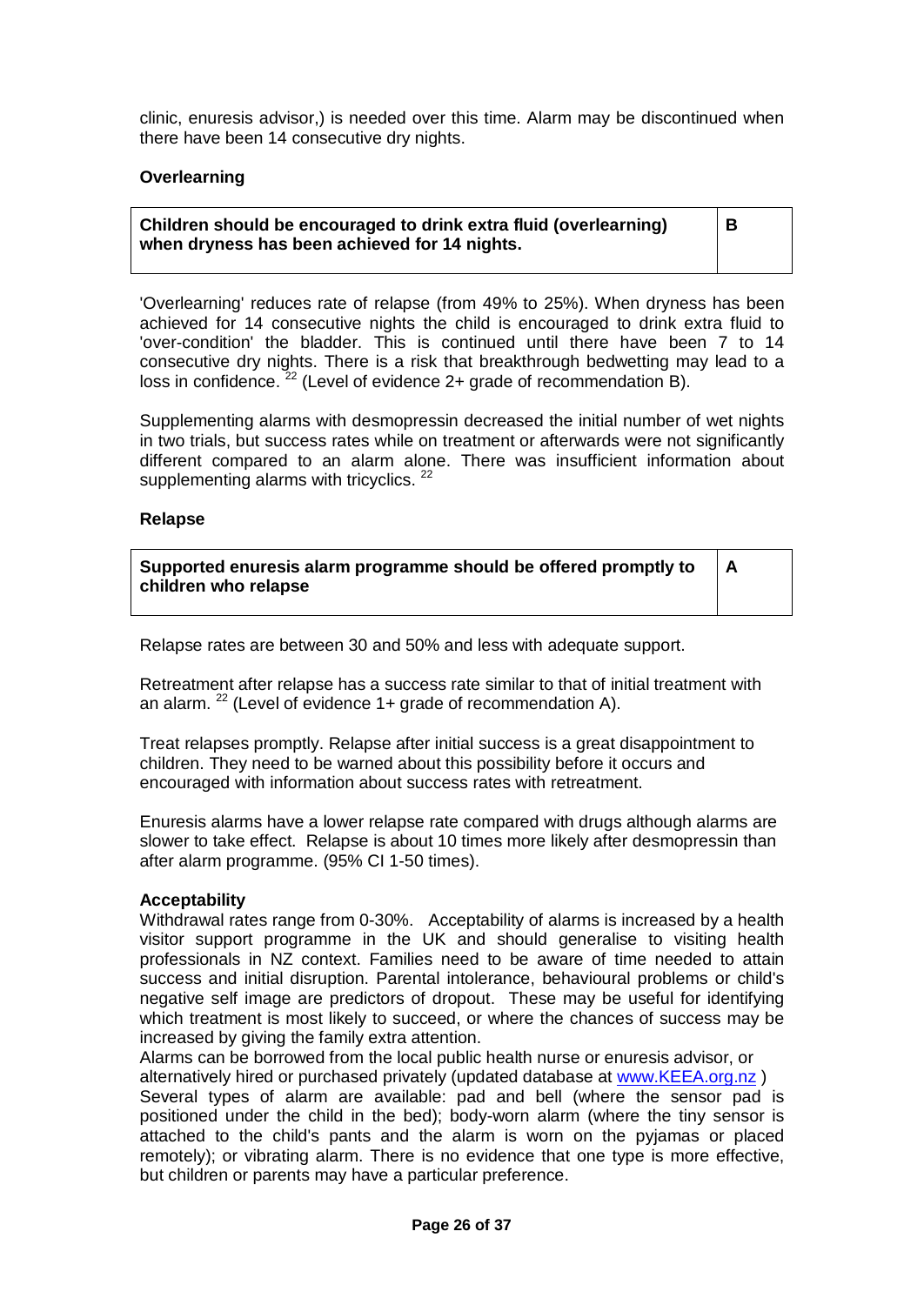# **Harms**

Adverse events limited to minor inconvenience due to alarm malfunction or disturbance to the family. In contrast, side effects with drugs may have more serious implications. Alarms which delivered electric shocks to the skin on wetting were unacceptable, frightening the children and causing burns and ulceration.

#### **Costs**

Cost to consumer varies around NZ depending on supply of alarms in the public sector and availability of private providers. Staff must be trained and resourced to teach the children and parents how to use the alarms and ensure equipment in working order and provide support during treatment. Alarms not returned to clinics require follow up. (PIL How to use a bed alarm)

#### **PHARMACEUTICAL INTERVENTIONS**

**Drugs are quicker acting** than alarm systems, but relapse rate is the norm after discontinuation.

The role of drug treatment is predominantly as a short-term treatment to allow the child to recover confidence, or as a temporary measure to tide over nights spent away from home (e.g. school trips).

Drug treatments may also be useful as an adjunct to alarm treatment, as a way of easing the initial week of alarm treatment. They do not increase the efficacy of alarms.

**Desmopressin** <sup>23</sup>

| Desmopressin should be offered as a temporary measure for nights<br>spent away from home (e.g. school trips).                     |   |
|-----------------------------------------------------------------------------------------------------------------------------------|---|
| The lowest effective dose of desmopressin should be used                                                                          | C |
| Desmopressin should only be offered as adjunct to alarm therapy if<br>required to assist family coping.                           | С |
| Long term desmopressin should be considered for children who<br>failed to respond to the alarm programme or find it unacceptable. | A |
| Specialist review is recommended for children considering long term<br>desmopressin.                                              | R |

**Desmopressin** is an antidiuretic. Used at night it should reduce nocturnal urine output to less than the functional bladder capacity. But this action is not sufficient to explain its action in nocturnal enuresis, since restriction of fluid alone does not appear to help and not all children with nocturnal enuresis respond to desmopressin. In most trials 60-70%.of children respond to desmopressin with 50% or greater reduction in number of wet nights.

Desmopressin reduces bed-wetting by approximately one to two wet nights per week, compared to placebo. In addition, desmopressin is almost twice as likely as placebo to achieve at least 14 consecutive dry nights. However, this improvement is not sustained after treatment stops, thus long term continence after desmopressin is discontinued is no better than placebo.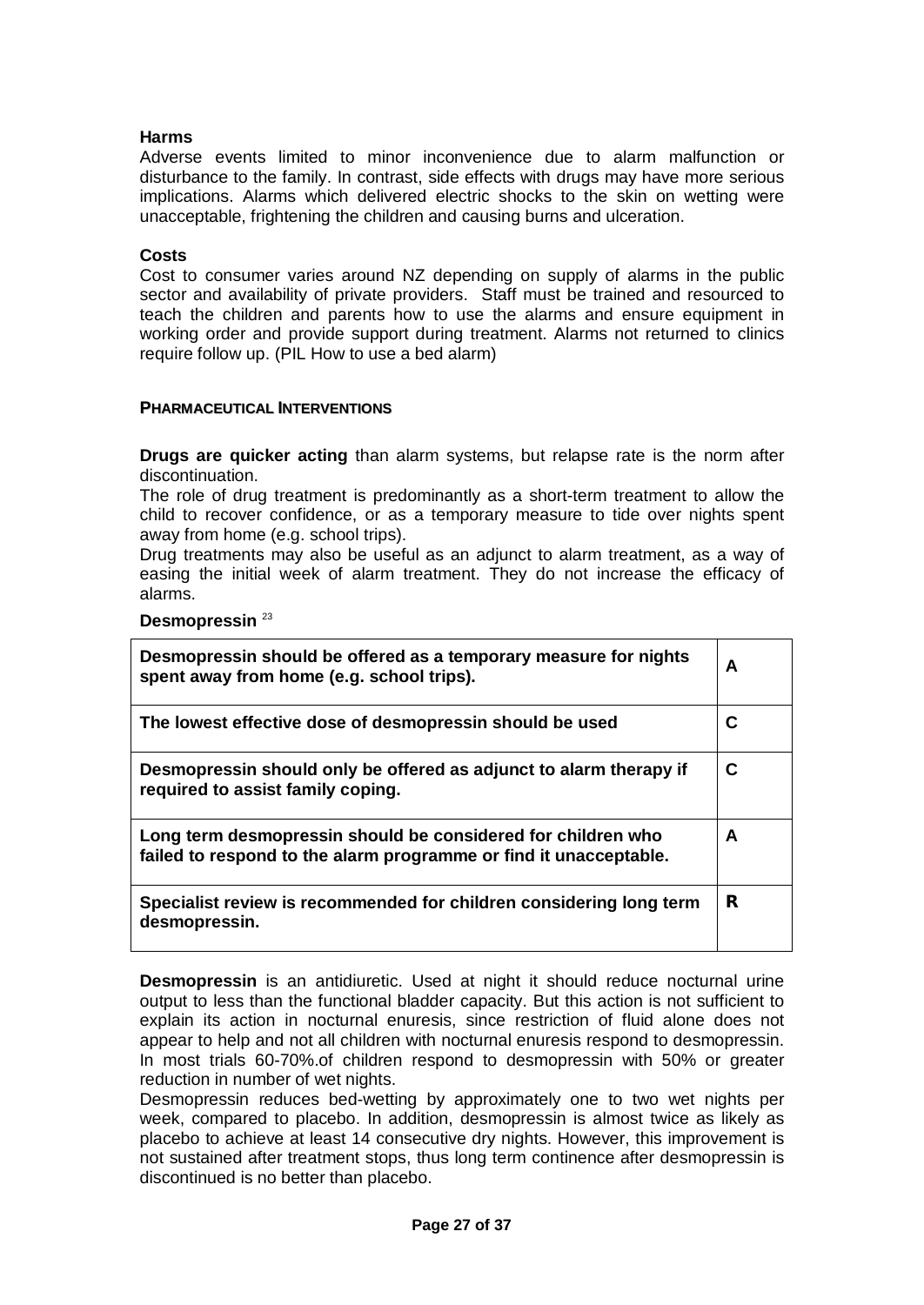Desmopressin should be offered as a temporary measure for nights spent away from home (e.g. school trips).  $^{23}$  (Level of evidence for desmopressin 1+ grade of recommendation A) However there were no studies to demonstrate that desmopressin is effective on the first night; anticipatory use may therefore be needed for planned nights away.

# **Dose of desmopressin and route of administration**

Usual dose of desmopressin is 20-40 microgram intranasal or 200-400 microgram orally at bedtime. Oral and intranasal preparations are available but there is insufficient data to compare the efficacy of the two dosage forms.

There were insufficient data to reliably assess whether a higher dose of desmopressin was more effective than a lower dose. To minimise side effects and costs, the lowest effective dose should be used. $^{23}$  (level of evidence 2- grade of recommendation C)

Allergic rhinitis, nasal congestion, or upper respiratory tract infection will reduce intranasal drug absorption.

Presence of food may reduce oral absorption.

There is a move towards combining alarm and drug interventions. The rationale is that the rapid onset of action of drugs will augment the more gradual treatment effect of alarms. Using low doses of desmopressin as an adjunct to alarm treatment might minimise changes of bedding. The alternative argument, however, is that by using a drug to reduce the wetting, the child has fewer chances to learn behavioural control with the alarm. Desmopressin as an adjunct to alarm treatment may ease the initial weeks of alarm treatment or for giving families a break, but it is uncertain whether this helps in the long term. Desmopressin should only be offered as adjunct to alarm therapy if required to assist family coping.  $23$  (Level of evidence 2- grade of recommendation C)

Long term desmopressin should be considered for children who failed to respond to the alarm programme or find it unacceptable. It also has a place when families are failing to cope adequately with the problem especially where parental aggression is evident or likely.  $23$  (Level of evidence 1+ grade of recommendation A). Specialist review would be appropriate. A 1-3 week interruption is recommended every 3 months to see if the problem has disappeared. Structured withdrawal strategies with positive reinforcement of increasing numbers of dry nights without medication may be more successful. Large multicentre studies are underway to assess issues related to duration of treatment and withdrawal strategy.

# **Harms**

**Risk of water intoxication should be minimised by restricting evening fluid intake on the nights that desmopressin is used.** 

**B** 

Patients and families need to be warned about potential adverse effects associated with desmopressin. Also some may not respond.

Adverse effects include hyponatraemia with cerebral oedema and convulsions. The risk of water intoxication should be minimised by restricting evening fluid intake on the nights that desmopressin is used (Desmopressin Medicines Information)

Common adverse effects with the nasal preparation are related to the delivery and include epistaxis, nasal congestion, and rhinitis.

Long-term safety (up to 1 year) was confirmed in the Swedish Enuresis Trial. It can be used in children over 5 years of age, but waiting before starting treatment until the child is over the age of 7 years is preferred.  $23$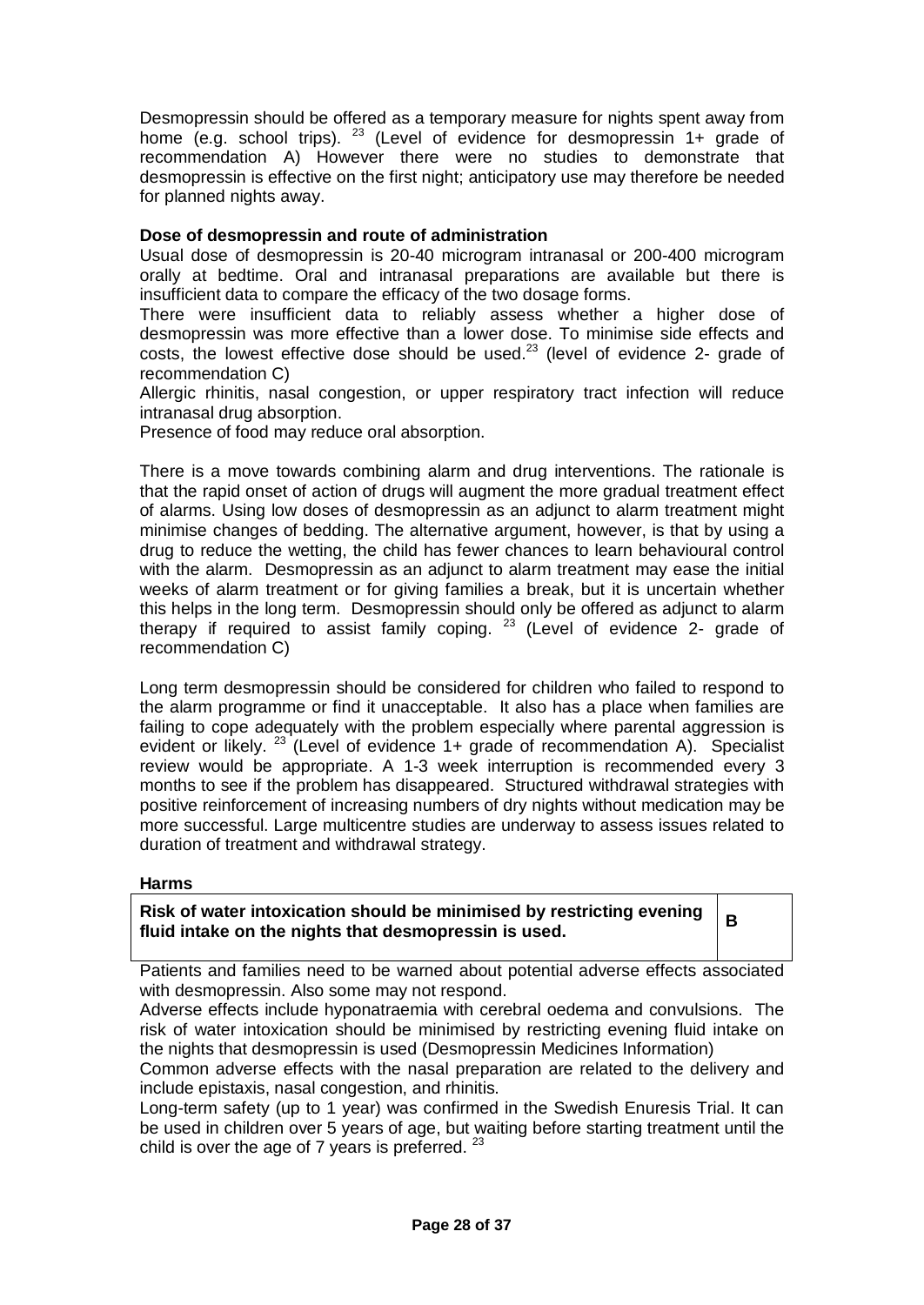**Cost** 

- Intranasal spray is available on specialist recommendation.
- The oral formulation is not funded.

# **Tricyclic antidepressants (TCAs)**

## **TCAs should NOT be used in the treatment of nocturnal enuresis. A**

TCAs no longer have a place in the treatment of nocturnal enuresis. (Level of evidence 1+, grade of recommendation A). Although effective the risk/benefit ratio is unfavourable.  $24$  Medsafe NZ has required removal of NE as an indication and advises TCAs are contraindicated for use in children for treatment of nocturnal enuresis. Datasheets are being updated. <sup>25</sup>

TCAs are consistently associated with increases in blood pressure, heart rate, and ECG abnormalities at normal therapeutic doses in children and adolescents. Sudden cardiac deaths associated with TCA in children have rarely been reported and are possibly idiosyncratic events. Overdose of a tricyclic antidepressant can be fatal. Adverse effects also include anorexia, anxiety, constipation, depression, diarrhoea, difficulty with micturition, convulsions and haematological reactions

Tricyclics and related drugs have similar efficacy to desmopressin in reducing the number of wet nights while on treatment. About a fifth of the children became dry while on treatment but relapse after stopping. Long-term efficacy is not known. Effective drugs include Imipramine, amitriptyline, viloxazine, clomipramine and desipramine but not mianserin. Their mode of action is unclear, although it is thought to be the anticholinergic effects or effects on arousal and not their antidepressant action. 24

# **OTHER MEDICATIONS**

| Indomethacin, diclofenac and diazepam are not recommended as<br>initial therapy for children with NE      |             |
|-----------------------------------------------------------------------------------------------------------|-------------|
| Oxybutynin should be considered in patients with bladder instability<br>or in desmopressin non-responders | $\mathbf C$ |

Oxybutynin in uncomplicated nocturnal enuresis is not supported by clinical trials. It may be useful in patients with daytime wetting suggestive of bladder instability or in desmopressin non-responders. <sup>26</sup> (Level of evidence 2- Grade of recommendation C)

Trial results for only three other drugs were better than placebo during treatment (indomethacin, diclofenac and diazepam), both in terms of fewer wet nights and more children cured, but there was no information about what happened after treatment stopped. None performed better than desmopressin or alarms. None are recommended as initial therapy. (Level of evidence 2+ Grade of recommendation B)

#### **OTHER THERAPIES**

#### **Hypnosis**

| Children over 7 years may benefit from autosuggestion. |  |
|--------------------------------------------------------|--|
|--------------------------------------------------------|--|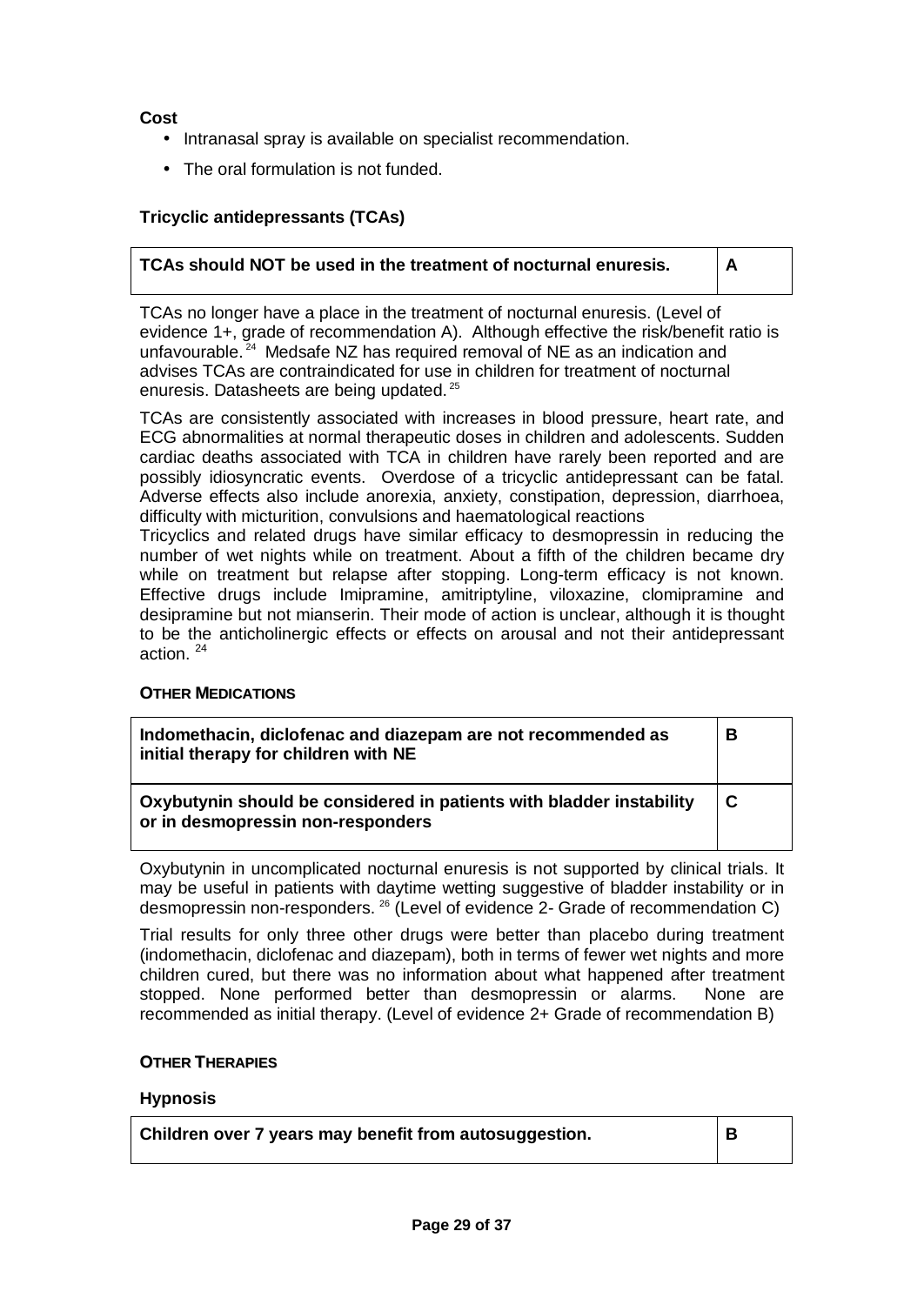In a case comparison trial imipramine was compared to hypnotic suggestions with imagery used for management of nocturnal enuresis. Enuretic children, ranging from 5 to 16 years, underwent 3 months of therapy with imipramine ( $N = 25$ ) or hypnosis  $(N = 25)$ . Self-hypnosis continued daily for another 6 months in hypnosis group. Patients treated with imipramine had 76% positive response (all dry beds); for patients treated with hypnotic strategies, 72% responded positively. At 9-month follow-up, 68% of patients in the hypnosis group maintained a positive response compared to only 24% of imipramine group. Hypnosis and self-hypnosis strategies were less effective in children under 7. Older children may benefit from visualising themselves going to toilet and returning to a warm dry bed.<sup>27</sup>  $24$  (level of evidence 2++ grade of recommendation B)

# **Ultrasound**

# **If available, ultrasound treatment could be offered to children with MNE unresponsive to alarms programs.**

**C** 

One small controlled trial (n=35 PNE, aged 6–14 years) comparing ultrasound (27 children) vs control (8 children treated without the apparatus being switched on). Ultrasound treatment was applied daily to lumbosacral skin for 10 sessions. The trial found that ultrasound vs control reduced the number of wet nights per week at 1 week, 3 months, 6 months, and 12 months after treatment (P<0.05 at all times) 59.3% (16/35) responded with 90% reduction in wet nights while a further 22% (6/35) responded partially with 50% reduction in wet nights. The study did not find any adverse effects. Non responders may benefit from a trial of ultrasound treatment.  $^{28}$ (level of evidence 2- grade of recommendation C)

## **Laser Acupuncture**

**If available, Laser acupuncture may be considered as a treatment option.** 

**B** 

One small RCT found no significant difference between laser acupuncture and intranasal desmopressin (20–40 microgram for 3 months) in reduction of wet nights in children (n=40) over 5 years of age with PNE. Laser acupuncture was applied to seven predefined acupuncture areas for 30 seconds per session for 10–15 sessions. Complete response was defined as a reduction in the number of wet nights of at least 90%. At 6 months the RCT found no significant difference between laser acupuncture and intranasal desmopressin in reduction in wet nights (complete responders: 65% with laser acupuncture v 75% while on desmopressin). The RCT did not find any adverse effects with either laser acupuncture or intranasal desmopressin. Laser acupuncture treatment should be considered as a treatment option but may not be widely available. 29 (Level of evidence 1+ Grade of recommendation B)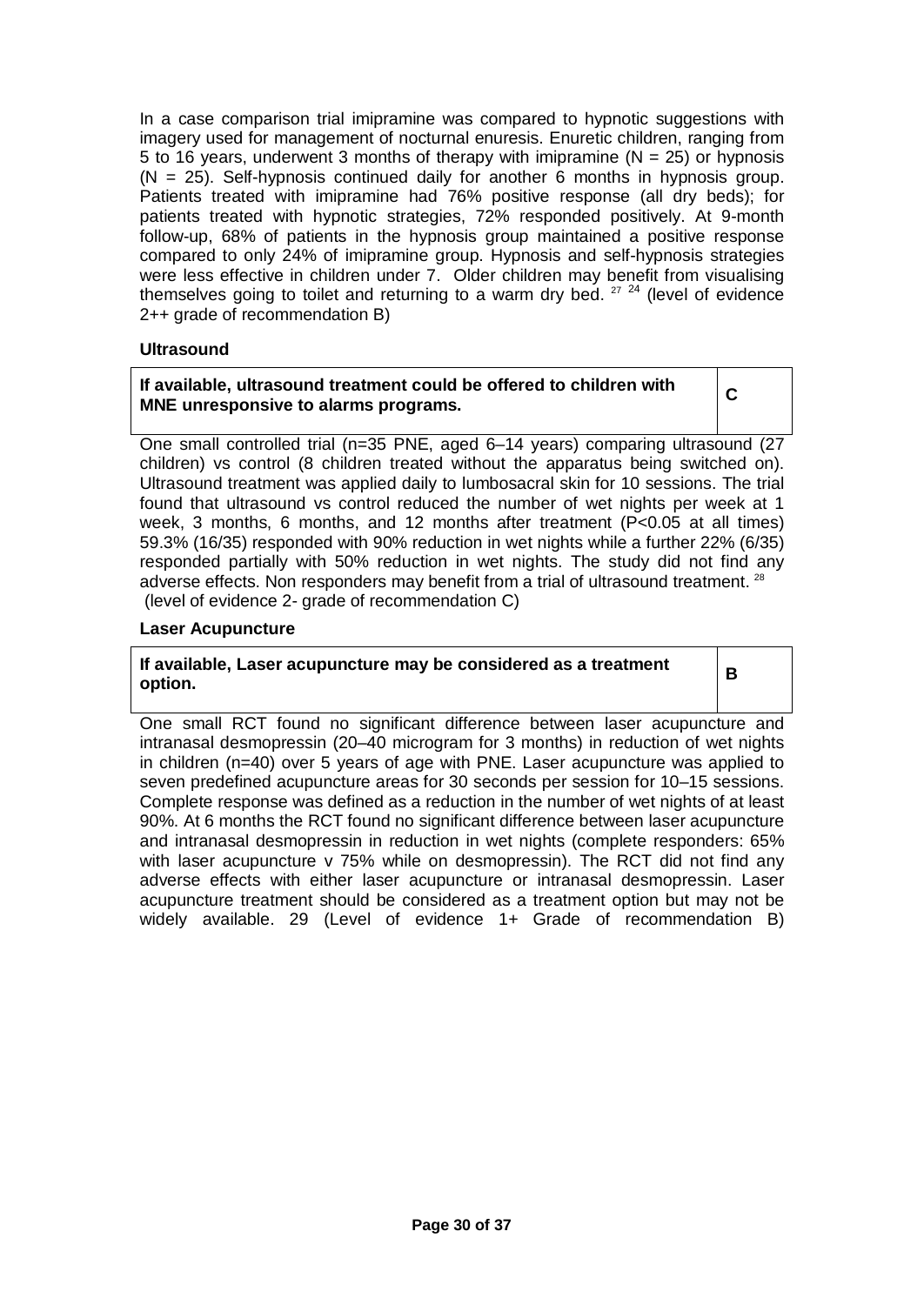# **GAPS BETWEEN EVIDENCE AND CURRENT PRACTICE**

Nocturnal enuresis is given a low priority as it is not seen as life threatening. However there is significant morbidity associated with the impact of a disorder that is embarrassing and therefore hidden. High profile child abuse cases in New Zealand were recently associated with toileting issues.

Families and schools may not be aware of normal development or that there is effective therapy available for nocturnal enuresis. Blame and punishment increase morbidity. Patient information leaflets are part of this guideline.

A major gap is the lack of capacity of publicly funded alarm programs. Most but not all District Health Boards (DHB) have the facility to provide some services but there is a shortage of alarms and staff to support the program in the public sector resulting in reluctance to advertise an enuresis service. Body worn alarms can be purchased through the retail pharmacies but success is limited by lack of a support program. Isolated and disadvantaged families are therefore less likely to be aware of or have access to available services in their area.

Surgical or other hospital equipment is usually funded from hospital capital budget but traditionally alarm purchase relies on charitable donations or charge to families. Community nurses from public health, district nursing and paediatric nursing are involved in different parts of the country but other duties often leave nocturnal enuresis a low priority maintained by a sole interested staff member. Hospital incontinence services usually do not have a paediatric component. Private enuresis advisers are available in some cities at a significant cost to the consumer. No PHO or Iwi Health providers currently operate a service.

In 2004 during the course of developing this guideline the PSNZ carried out a survey of bed wetting alarm availability across all DHBs. Publicly funded alarms were available in all regions. The availability of alarms varied from 1: 871 children and young people under 18 years of age to 1 : 22140. Two DHBs had worse than 1:5000 children. Over the whole country there were 530 alarms giving a mean national availability or 1:2002 children. Nine DHBs had better than 1:1500 children. The mean waiting time ranged from 0-6.5 months (no waiting time data from 2 DHBs). No attempt was made to assess quality of alarm programs or the extent to which services are publicised. A part charge was required by some DHBs. A substantial gap exists in some areas between alarm availability and need. The precise number of alarms needed to serve a community is not clear, PSNZ proposes 1 alarm per 1200 children under 18 in the population.

Desmopressin is available on specialist's recommendation. Many prescriptions in primary care are being endorsed over the phone after receiving an adequate history. This guideline aims to provide appropriate information easily given to patient and family concerning indication, dose, administration and precautions to minimise side effects.

Tricyclic antidepressants are no longer indicated in therapy but still prescribed. Change of indications and contraindications advised by Medsafe should rectify this, datasheets should be edited shortly.

Thus some aspects of current practice are not supported by our review of the evidence.

#### **HOW MUCH EFFORT WILL IT TAKE TO CLOSE THE GAP?**

Education of health professionals will encourage appropriate, evidence-based treatment and management of Nocturnal enuresis.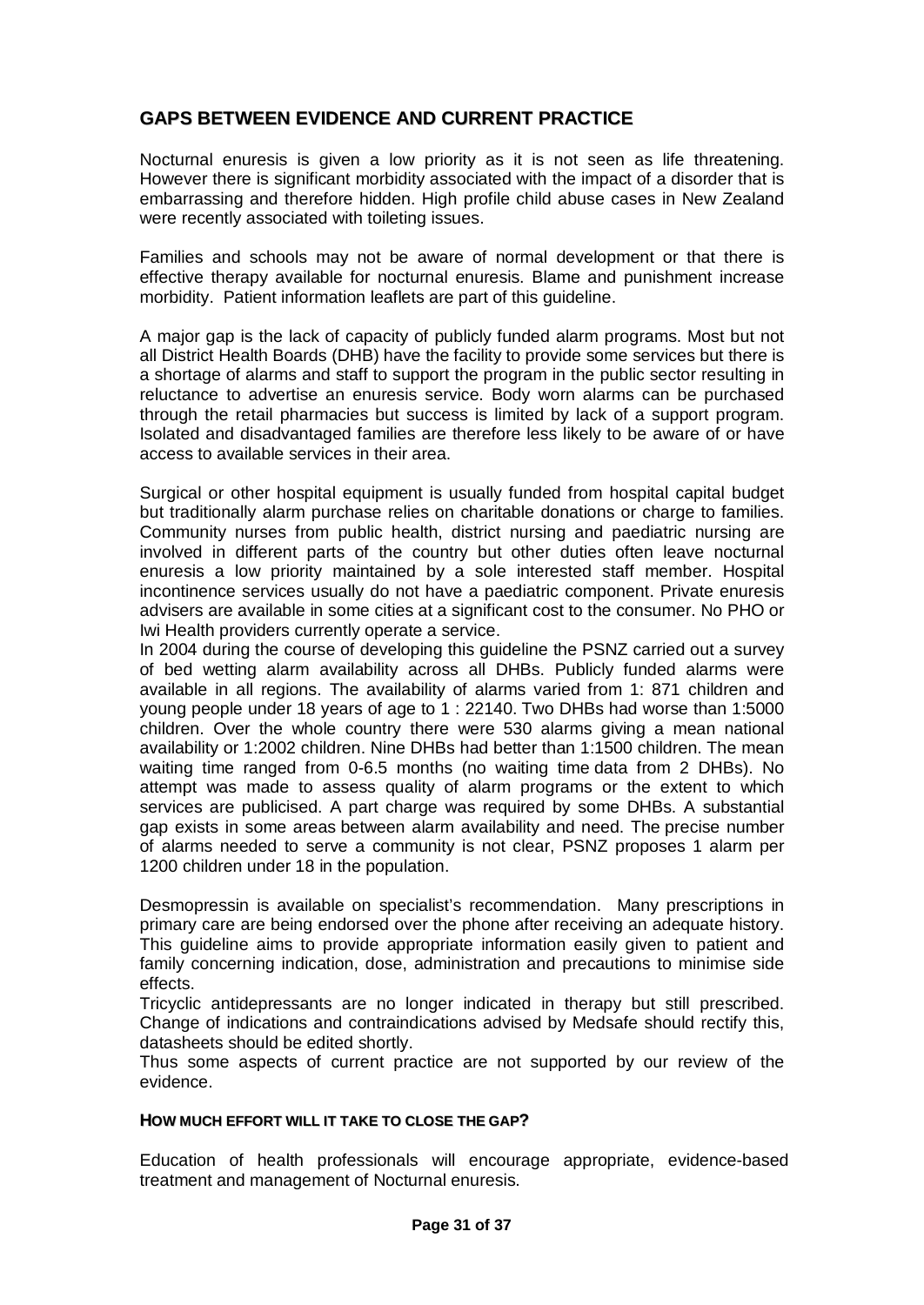Information on available services within the practitioners' area of practice must also be provided.

In conjunction, there should be a campaign targeted at informing consumers of available management facilities within their region.

The major challenge is funding public services, and staffing enuresis services with trained, interested and committed staff.

#### **IS THERE A REASONABLE LIKELIHOOD THAT THE RECOMMENDED CHANGES COULD BE IMPLEMENTED?**

Once consumers are adequately informed, the demand for alarm services will increase.

District Health Boards need to consider how to justly and consistently meet this demand.

Adequate access to alarms and in urban areas a service protected from other pressing priorities would be required.

A feasibility study of setting up protected enuresis/paediatric incontinence services should be commissioned by the Ministry of Health.

#### **PERFORMANCE INDICATORS**

Key performance indicators that should be in place to monitor improvements in outcomes: <sup>30</sup>

- Number of referrals
- Waiting time for alarm programme
- Capacity of publicly available alarm programmes
- Changes in prescribing patterns
- Consumer satisfaction surveys
- Uptake of alarm programs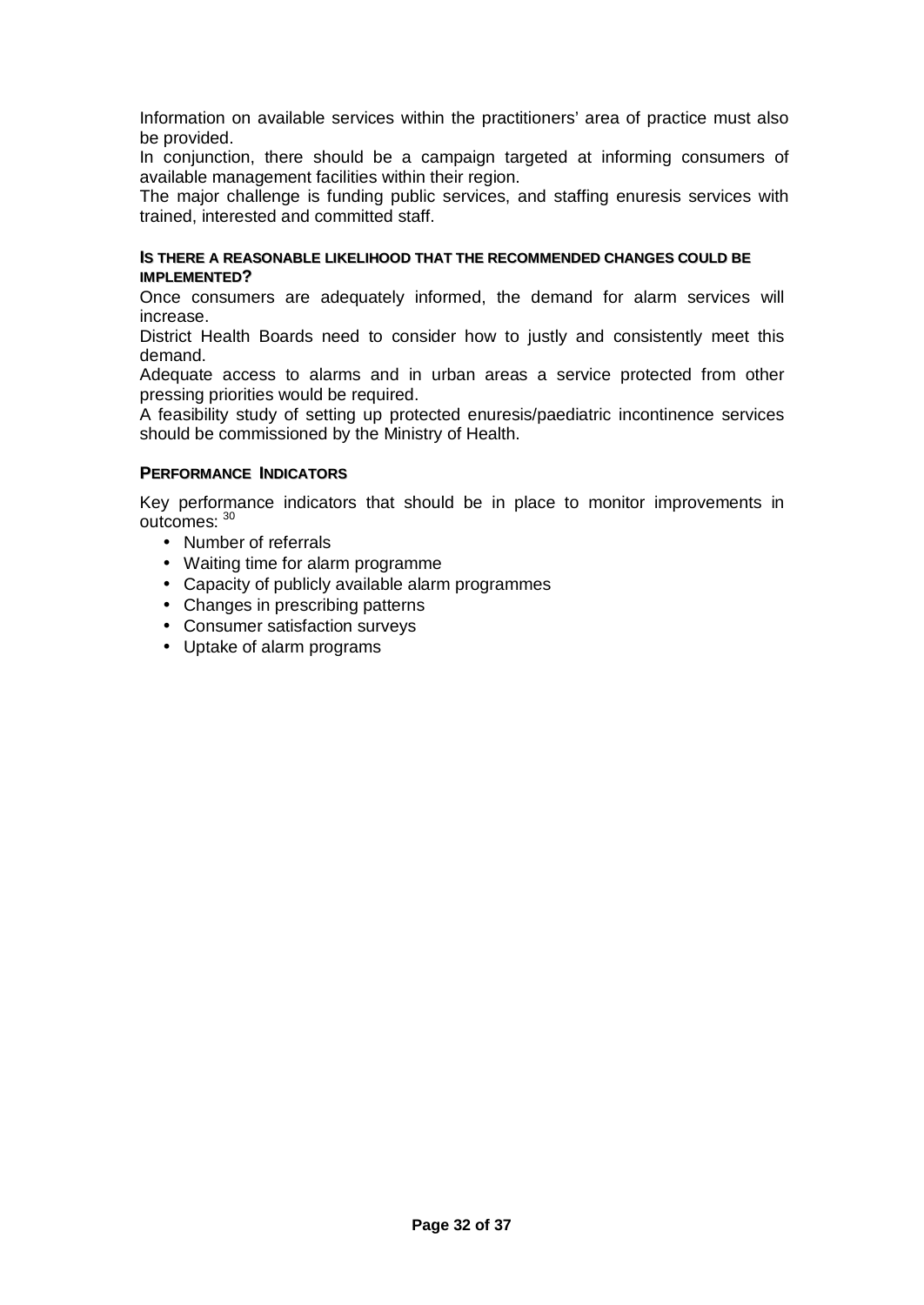# **EDUCATION AND SELF MANAGEMENT**

## **Consumer support groups and available resources :**

- Kiwi Enuresis Encopresis Association (KEEA) NZ www.keea.org.nz 0800 KEEA NZ (0800 533 269) Has database for bed alarm service by region
- The New Zealand Continence Association (NZCA) [www.continence.org.nz](http://www.continence.org.nz) 0800 650 659 Has database for bed alarm service by region
- Children's Health Camps NZ www.healthcamps.org.nz
- Parent to Parent NZ www.parent2parent.org.nz

## **Websites on childhood continence :**

- Education and Resources for Improving Childhood Continence: [www.eric.org.uk](http://www.eric.org.uk)
- The International Continence Society: [www.continet.org](http://www.continet.org)
- The Continence Foundation of Australia: www.continence.org.au
- The International Children's Continence Society: [www.i-c-c-s.org](http://www.i-c-c-s.org)
- The National Continence Management Strategy (includes downloadable fact sheets in several languages): [www.continence.health.gov.au/](http://www.continence.health.gov.au/)
- Cochrane Database of Systematic Reviews (series on nocturnal enuresis): [www.thecochranelibrary.com](http://www.thecochranelibrary.com)

# **Patient information leaflets (PIL)** to be published on New Zealand Continence

Association (NZCA) website [www.continence.org.nz](http://www.continence.org.nz)

- Enuresis Assessment and referral form
- Bedwetting: information for parents
- Bedwetting: information for teachers
- Bedwetting: a Maori perspective
- Bedwetting: Using rewards
- Bedwetting: Scheduled waking
- Bedwetting: How to use a bed alarm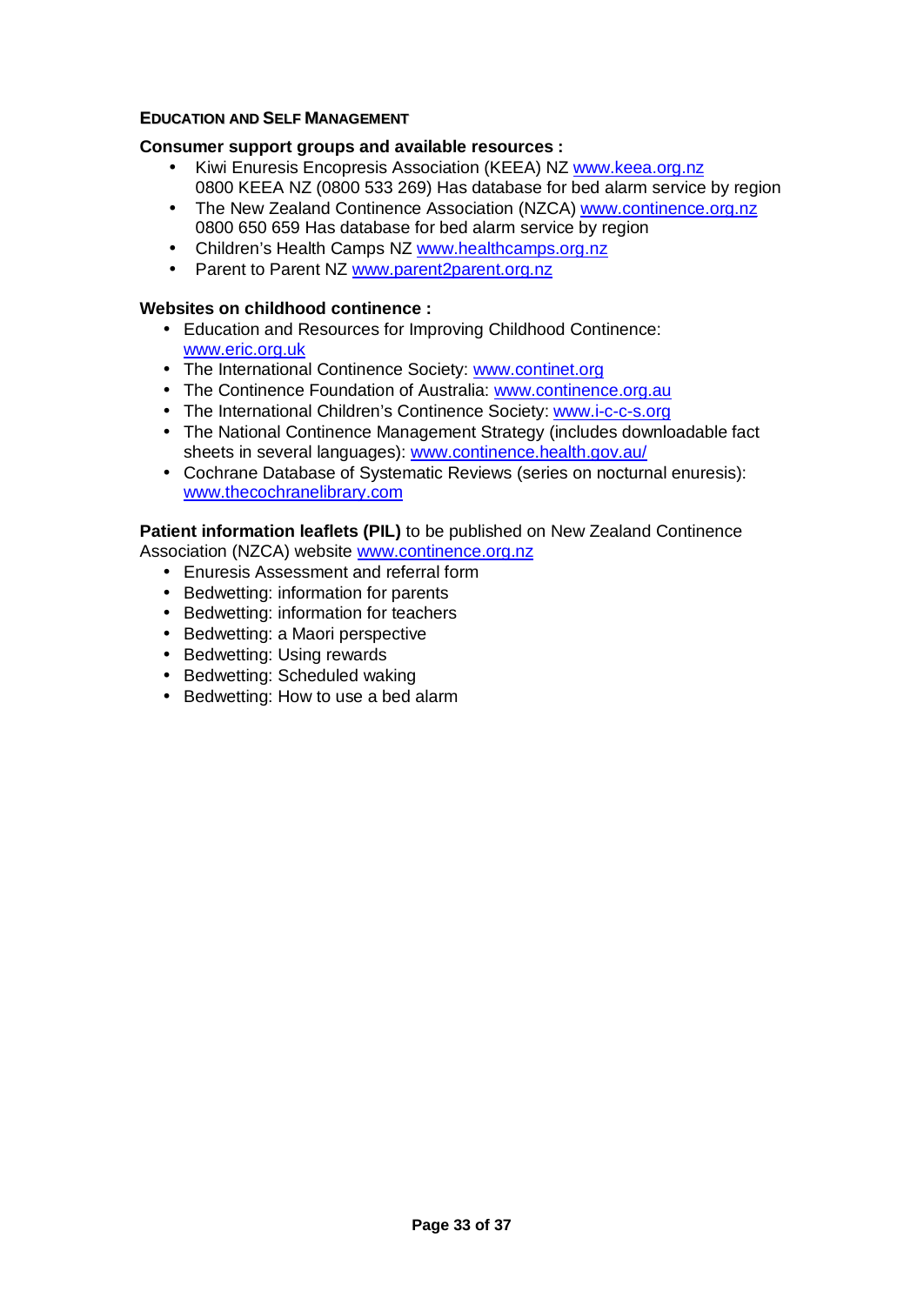## **MANAGEMENT OF NOCTURNAL ENURESIS IN THE MAORI COMMUNITY.**

Maori whanau are familiar with tamariki with bedwetting problems and probably have rates of MNE common to all groups. Bedwetting is seen as a developmental problem which children outgrow.

There may be less awareness of available treatment options. Any issue concerning the private parts or toileting may be tapu in some families and shame may stop some families from seeking help although this is lessening. Guidance and support is sought primarily from relatives, Kuia and Kaumatua. Families are more likely to approach community nurses than their family doctor.

Environmental factors such as Marae based overnight stays and siblings sharing the bed may complicate bedwetting and its management.

There are no particular Maori treatment protocols for enuresis but fluid restriction is commonly practiced and children are encouraged to retire to bed happy. <sup>31</sup>

#### **MANAGEMENT OF NOCTURNAL ENURESIS IN OTHER COMMUNITIES**

Prevalence is probably comparable in all cultural groups however the threshold at which professional help is sought differs and children from deprived areas are less likely to be brought to medical attention.

Research into prevalence perception and impact of nocturnal enuresis in different cultures would assist in management.

Educational and promotional material appropriate to different cultures should be made available.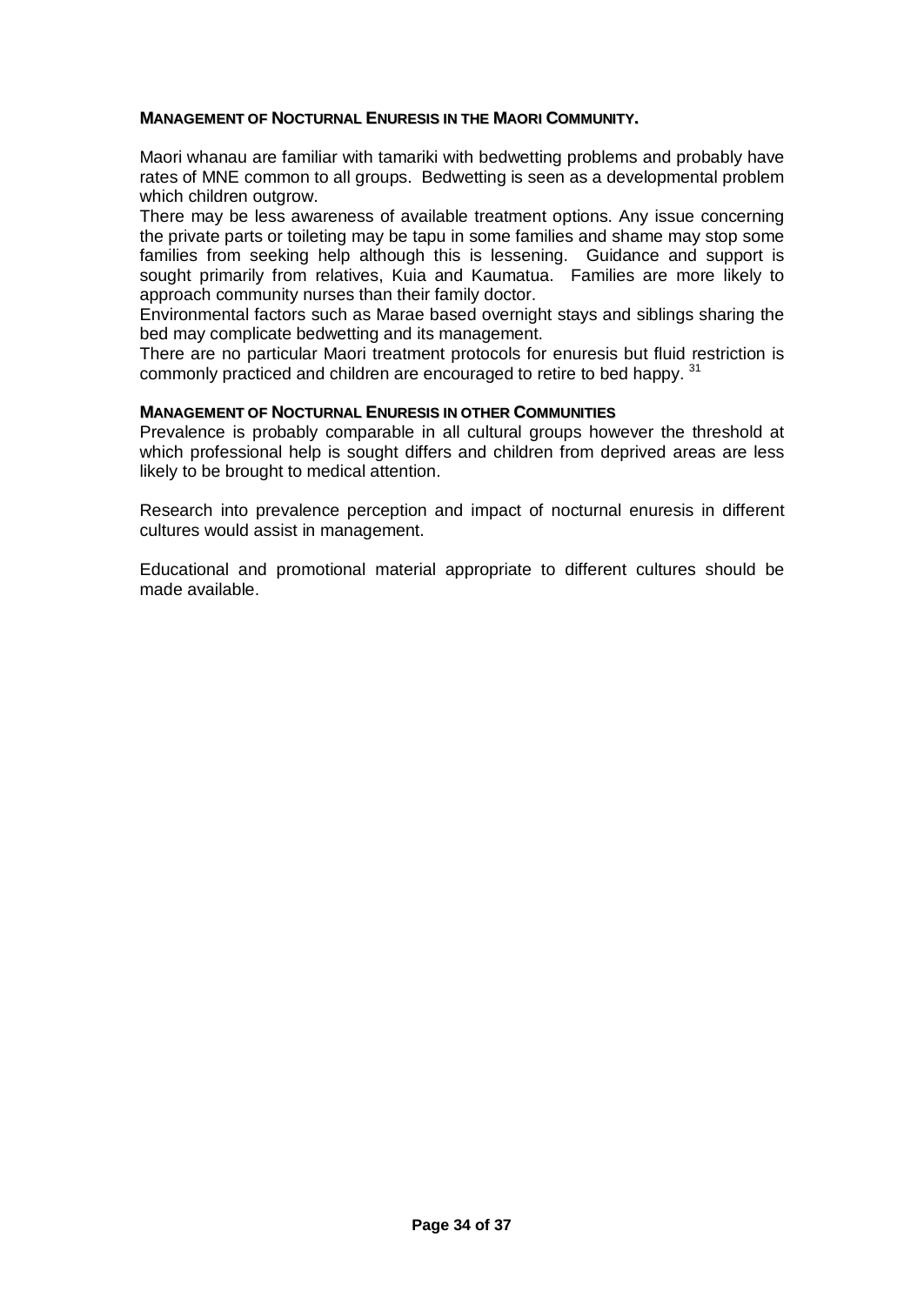# **ONGOING RESEARCH**

There is a need for good quality research to determine:

- Efficacy of desmopressin on the first night.
- Impact of diapers on course of bedwetting.
- Prevalence perception and impact of bedwetting in NZ school age children. Although high quality longitudinal cohort studies exist, there is little data on prevalence and perception of enuresis in the current ethnic mix.
- Best approaches to improving the care and treatment of condition in the Maori community.
- Best approaches to improving the care and treatment of condition in minority cultures.

# **IMPLEMENTATION STRATEGY FOR THIS GUIDELINE**

The implementation strategy that will lead to best practice, based on the evidence will include:

- ♦ Production of printed and electronic summaries of the guidelines for different audiences – e.g. primary care, specialists, Maori providers
- ♦ Development of tools such as consumer resources, posters, electronic decision aids accessible on the internet.
- ♦ Education Programmes for funders and planners, providers and consumers.
- ♦ Built in audit and performance evaluation of funded programs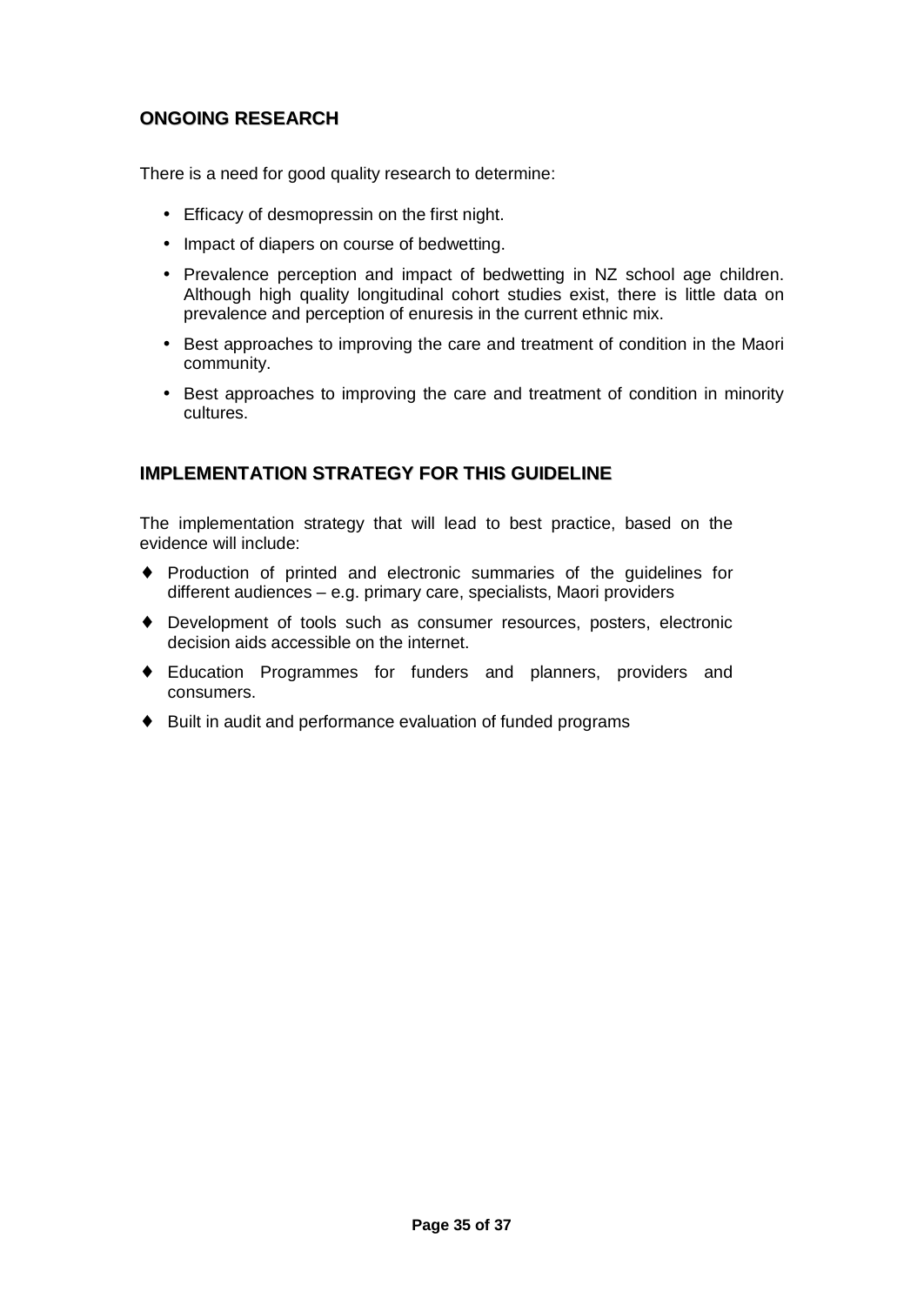# **REFERENCES**

<sup>1</sup> Norgaard et al Standardisation and definitions in lower urinary tract dysfunction in children. BJU Int, suppl., 81:1, 1998

<sup>2</sup> Blackwell, C.L. (1995) A guide to enuresis: a guide to the treatment of enuresis for professionals.  $2<sup>nd</sup>$  edn. Bristol: Enuresis Resource and Information Centre

<sup>3</sup> Fergusson DM, Horwood LJ, Shannon FT. Factors related to the age of attainment of nocturnal bladder control: an 8-year longitudinal study. Pediatrics. 1986 Nov;78(5):884-90.

<sup>4</sup> Redsell SA Collier J Bedwetting, behaviour and self esteem: a review of the literature. Child Care Health Dev, 2001; 27: 149

<sup>5</sup> Von Gotard A. Shaumburg H. et al the genetics of enuresis; a review. J of Urology 2001:166:2438-43

<sup>6</sup> Edelstein B et al Effects of caffeine withdrawal on nocturnal enuresis insomnia and behaviour restraints. Journal of consulting and clinical psychology 84;52:(5):857-862

<sup>7</sup> Loening-Baucke, V.: Urinary incontinence and urinary tract infection and their resolution with treatment of chronic constipation of childhood. Pediatrics,100: 228, 1997

<sup>8</sup> Cinar, U Vural C, Akir B, Topuz E Karaman MI, Turgut S Nocturnal enuresis and upper airway obstruction. International Journal of Pediatric Otorhinolaryngology 59 (2001) 115–118

<sup>9</sup> Brooks LJ, Topol HI. Enuresis in children with sleep apnea. J Pediatr 2003; 142: 515-518.

<sup>10</sup> Page ME Alaoka H et Aston-Jones G Valentino RJ. Bladder distension activates non adrenergic locus coeruleus neurones by an excitatory amino acid mechanism. Neuroscience 1992;51:555-63

<sup>11</sup> Hiroki Watanabe and Akihiro Kawauchi. Locus Coeruleus Function in Enuresis. Scand J Urol Nephrol Suppl 202: 14–17, 1999

 $12$  Valenti, G Laera, A. Gouraud, S Pace, G. Aceto, G. Penza, R. Selvaggi, FP Svelto, M. Low-calcium diet in hypercalciuric enuretic children restores AQP2 excretion and improves clinical symptoms. Am J Physiol Renal Physiol 283: F895–F903, 2002.

<sup>13</sup> Pace, G. Aceto, G. Cormio, L. Traficante, A. Tempesta, A. Lospalluti, M. L. Selvaggi, F. P. Penza, R.Nocturnal Enuresis can be Caused by Absorptive Hypercalciuria Scand J Urol Nephrol 33: 111–114, 1999

<sup>14</sup> Fritz G, Rockney R, Bernet W, Arnold V, Beitchman J, Benson RS, Bukstein O, Kinlan J, McClellan J, Rue D, Shaw JA, Stock S, Kroeger Ptakowski K; Work Group on Quality Issues; AACAP. Practice parameter for the assessment and treatment of children and adolescents with enuresis. J Am Acad Child Adolesc Psychiatry. 2004 Dec;43(12):1540-50. Review

<sup>15</sup> Hjalmas, K.; Arnnold, T.; Bower, W.; Caione, P.; Chiozza, L. M.; von Gontard, A.; Han, S. W.; Husman, D. A.; Kawauchi, A.; Lackgren, G.; Lottmann, H.; Mark, S.; Rittig, S.; Robson, L.; Walle, J. Vande; Yeung, C. K. Nocturnal Enuresis: an international evidence based management strategy [Review Article] Journal of Urology, June 2004;171(6, Part 2 of 2): 2545-2561

<sup>16</sup> Kruse, S., Hellstrom, A. L. and Hjalmas, K.: Daytime bladder dysfunction in therapy-resistant nocturnal enuresis. A pilot study in urotherapy. Scand J Urol Nephrol, 33: 49, 1999

<sup>17</sup> Butler, R.J. (1991) Establishment of working definitions in nocturnal enuresis. Archives of Disease in Childhood 66, 267-271

<sup>18</sup> Glazener, C.M.A. Evans JHC Peto RE (last update 2003) Simple behavioural and physical interventions for nocturnal enuresis in children (Cochrane Review). The Cochrane Database of Systematic Reviews. The Cochrane Library volume (1) 2004

 $19$  Edelstein B et al Effects of caffeine withdrawal on nocturnal enuresis insomnia and behaviour restraints. Journal of consulting and clinical psychology 84;52:(5):857-862

 $^{20}$  Lyth N, Bosson S Nocturnal enuresis. Clin Evid 2004;12:508-517